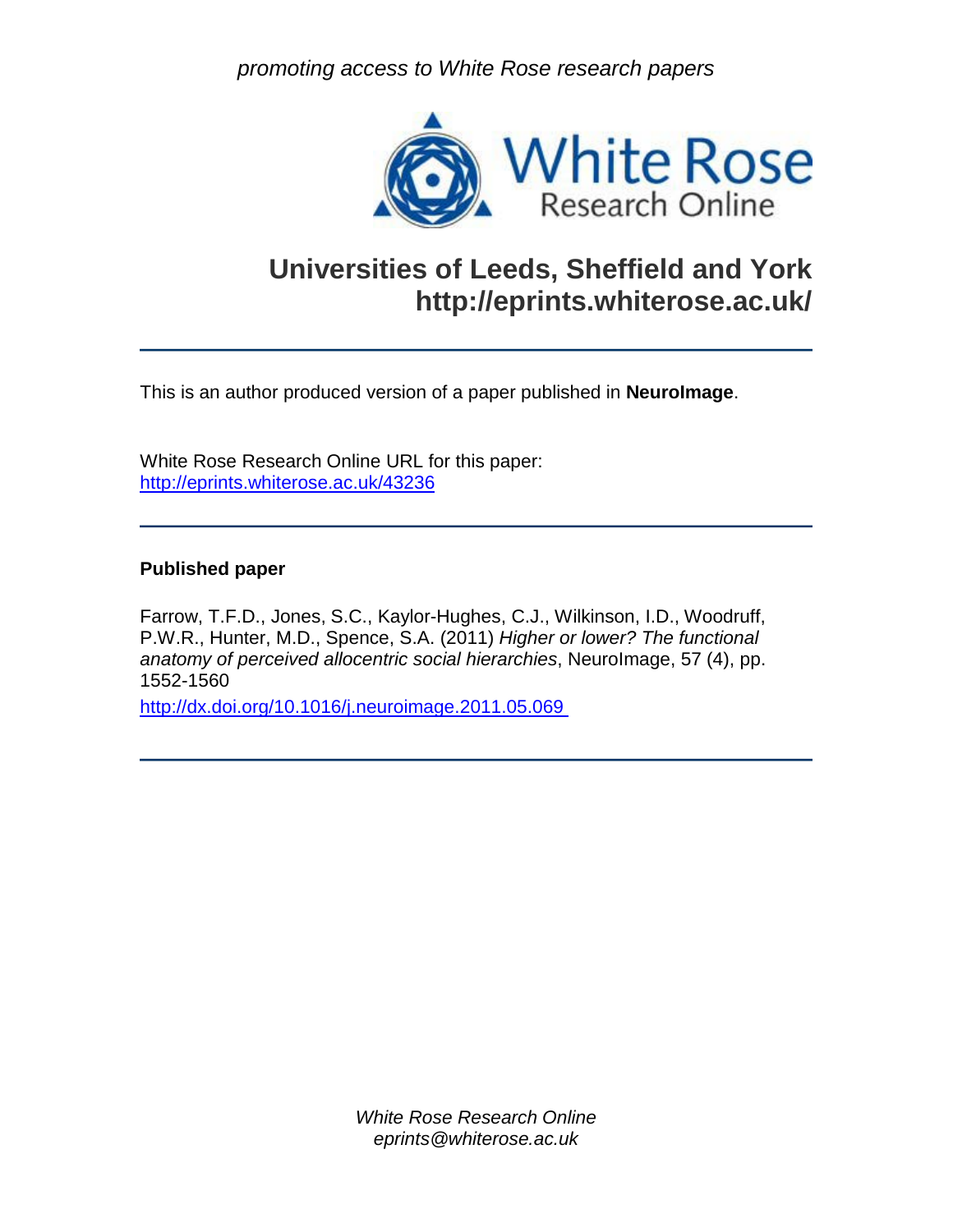## **Higher or lower? The functional anatomy of perceived allocentric social hierarchies.**

Tom F.D. Farrow<sup>a</sup>, Sarah C. Jones<sup>a</sup>, Catherine J. Kaylor-Hughes<sup>a</sup>, Iain D. Wilkinson<sup>b</sup>, Peter W.R. Woodruff<sup>a</sup>, Michael D. Hunter<sup>a</sup>, Sean A. Spence<sup>a,\*</sup>. <sup>a</sup>SCANLab (Sheffield Cognition and Neuroimaging Laboratory), Academic Clinical *Psychiatry, Department of Neuroscience, University of Sheffield, The Longley Centre, Northern General Hospital, Norwood Grange Drive, Sheffield. S5 7JT. UK. (t.f.farrow@sheffield.ac.uk; sarah.jones16@nhs.net; catherine.kaylorhughes@nottingham.ac.uk; p.w.woodruff@sheffield.ac.uk; m.d.hunter@sheffield.ac.uk). <sup>b</sup> Academic Unit of Radiology, Department of Human Metabolism, University of Sheffield, Royal Hallamshire Hospital, Glossop Road, Sheffield. S10 2JF. UK. (i.d.wilkinson@sheffield.ac.uk).*

 $*$ Professor Sean Spence died on 25<sup>th</sup> December 2010 aged 48. We dedicate this paper to his memory.

**Shortened Title:** fMRI of social hierarchies.

**Corresponding author:** Dr. Tom F.D. Farrow, SCANLab (Sheffield Cognition and Neuroimaging Laboratory), Academic Clinical Psychiatry, Department of Neuroscience, University of Sheffield, The Longley Centre, Northern General Hospital, Norwood Grange Drive, Sheffield. S5 7JT. UK. Tel: +44 (0) 114 226 1511; Fax: +44 (0) 114 226 1522; Email: t.f.farrow@sheffield.ac.uk.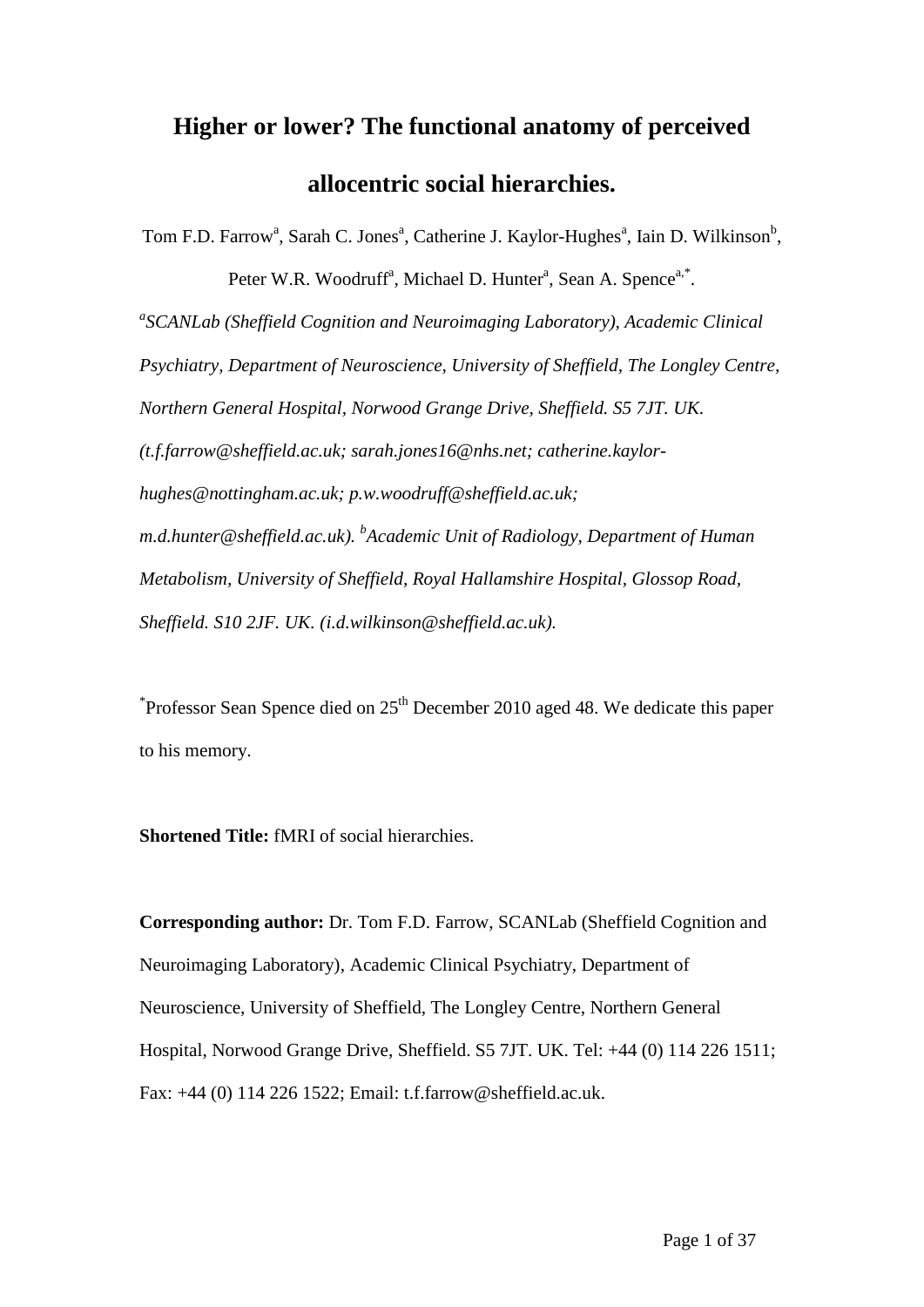#### **Abstract**

The perception and judgement of social hierarchies forms an integral part of social cognition. Hierarchical judgements can be either self-referential or allocentric (pertaining to two or more external agents). In psychiatric conditions such as dissocial personality disorder and schizophrenia, the impact of hierarchies may be problematic. We sought to elucidate the brain regions involved in judging allocentric social hierarchies. Twenty-two healthy male subjects underwent three fMRI scans. During scanning, subjects answered questions concerning visually-presented target pairs of human individual's relative superiority within a specific social hierarchy or their perceived degree of social alliance (i.e., whether they were "friends or enemies"). Subjects also made judgements relating to target pairs' age, gender and fame to control for confounding factors and performed a baseline numerical task. Response times increased in line with hypothesized ascending executive load. Both social hierarchy and social alliance judgements activated left ventrolateral prefrontal cortex (VLPFC), left dorsal inferior frontal gyrus (IFG) and bilateral fusiform gyri. In addition, social alliance judgements activated right dorsal IFG and medial prefrontal cortex. When compared directly with social alliance, social hierarchy judgements activated left orbitofrontal cortex. Detecting the presence of social hierarchies and judging other's relative standing within them implicates the cognitive executive, in particular the VLPFC. Our finding informs accounts of 'normal' social cognition but our method also provides a means of probing the dissocial brain in personality disorder and schizophrenia where executive function may be dysfunctional.

**Keywords:** functional magnetic resonance imaging (fMRI); social hierarchy; social alliance; ventrolateral prefrontal cortex; orbitofrontal cortex; dissocial personality.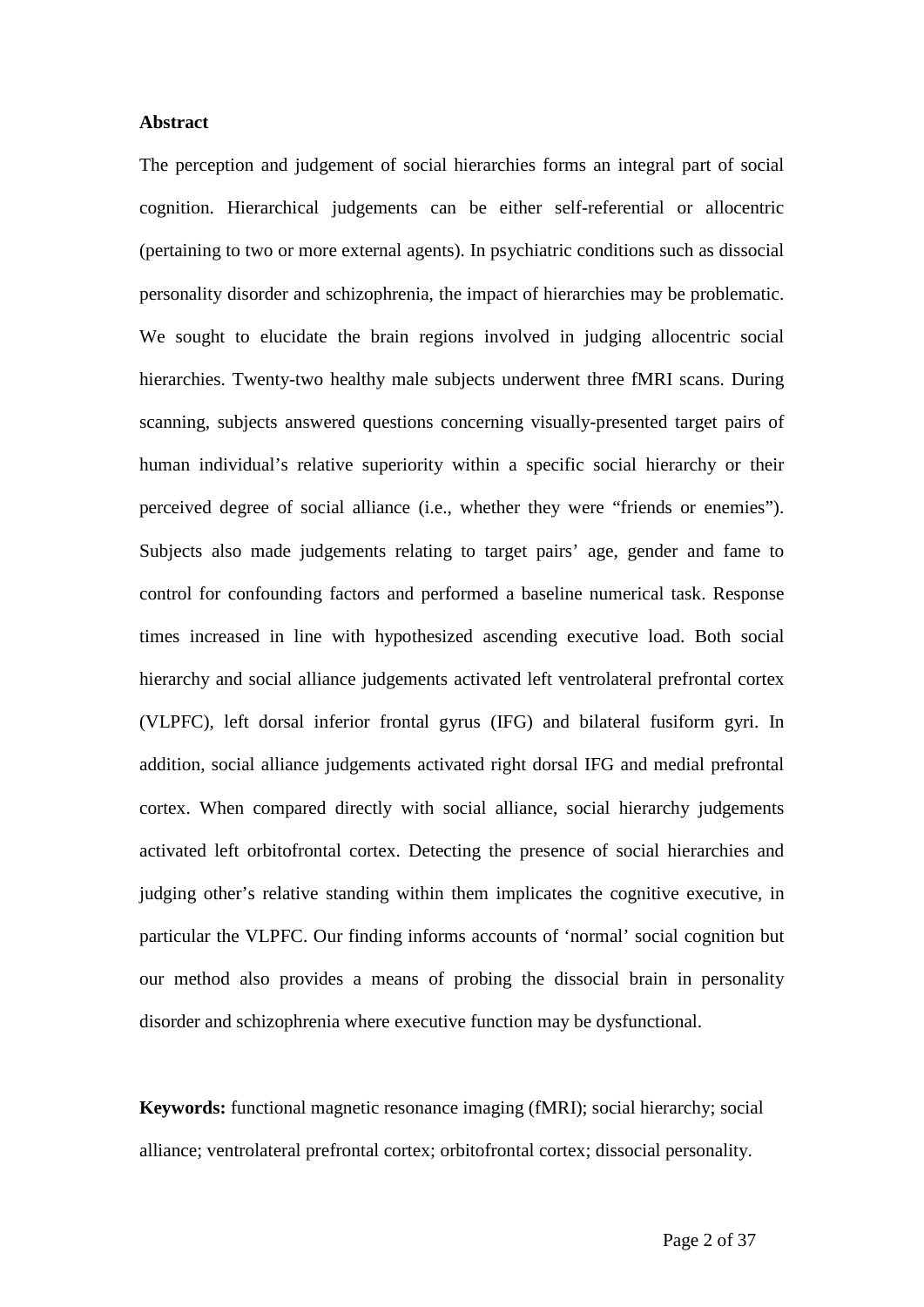#### **1.0 Introduction**

Despite a recent tendency, particularly in the West, to under-emphasize the stratified nature of society, hierarchies persist within the work place, families and among larger social groups. Indeed, human social hierarchies cohere rapidly and may be observed in children as young as two years of age (Boyce, 2004). Hierarchical structures provide an order of superiority and responsibility, while also offering a system within which individuals may identify goals, expectations and self-worth. Furthermore, an understanding of hierarchical superiority facilitates civilised and appropriate behaviour, from parental authority to due legal process. In Victorian Britain, the Social-Darwinist philosopher Herbert Spencer went as far as to argue that social hierarchies were essential to preventing societal disintegration. Spencer (1820-1903) believed that hierarchies on a societal-level enabled effective governance and on an individual level underpinned a sense of self-control (Spencer, 1896, p.109).

However, social hierarchies are dynamic by nature. Movements up and down the social ladder are often perceived as being closely associated with notions of success and failure, which are themselves closely aligned with concepts of dominance and submission (Price et al., 1967; O'Connor et al., 2007, pp. 49-76). Furthermore, those at higher levels within a stable hierarchical system often enjoy better psychological well-being and better physical health (Bosma et al., 1998; Adler et al. 2000; Cohen, 2004, Chiao. 2010), though this effect is actually reversed in unstable hierarchies, where high-ranking individuals experience more stress due to continuous attacks on their position (Zink et al., 2008; Setchell et al., 2010). The nature of the advantage in stable hierarchies may not be purely a matter of relative position, however, rather the *magnitude* of the disparity between the higher and lower social levels may be key.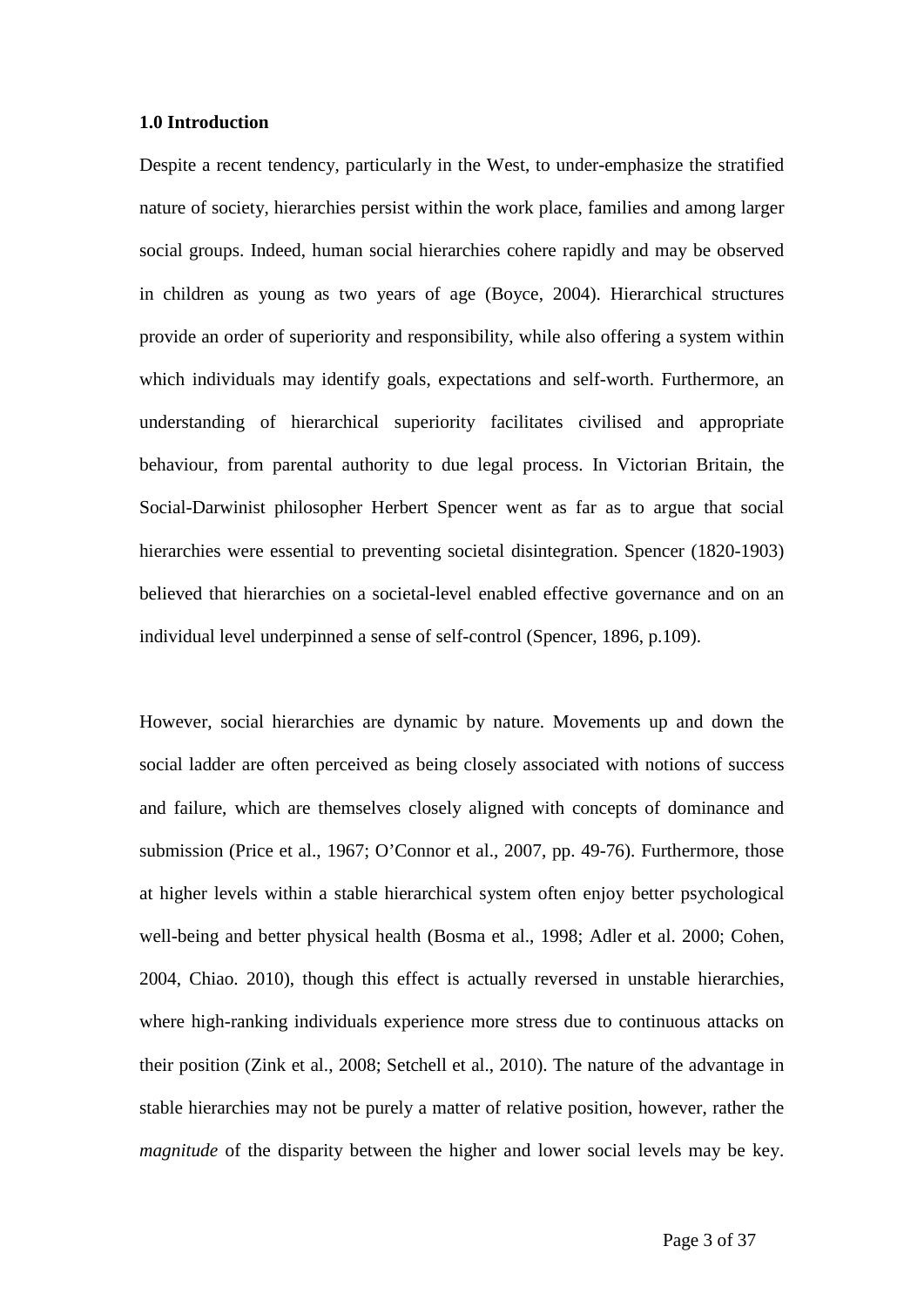Evidence suggests that countries with greater inequality between rich and poor have populations with lower overall health and well-being than countries where the disparity is less marked (Wilkinson, 1996).

The perception and interpretation of social hierarchies may be self-referential, relating to a person's own perceived position within them, but can also be allocentric, concerning the hierarchical relationship pertaining between two or more external agents. It is these latter judgements of external hierarchies that form the basis for the current study.

The way that an individual judges such allocentric hierarchical relationships may partially depend on intrinsic personality factors such as the degree to which their own behaviour is balanced between 'approaching' in response to rewards and nonpunishments (the Behavioural Activation System [BAS]; Gray, 1994, pp. 243-247) and 'withdrawing' from non-rewards, punishments and novelty (the Behavioural Inhibition System [BIS]; Gray, 1982). In one study (Demaree et al., 2005), those individuals with a higher BAS strength were more likely to relate to the dominant character in a presented dyad, which was shown to induce a positive affect, whilst those with a higher BIS sensitivity were more inclined to relate to the submissive character, inducing a negative affect. This raises the intriguing possibility that our personalities and our subjective comprehension of social hierarchies may interact to impact our social success and sense of well-being. Hence, if this is even partially true, elucidating the biological bases for the perception and interpretation of social hierarchies would be important for our understanding of psychological well-being and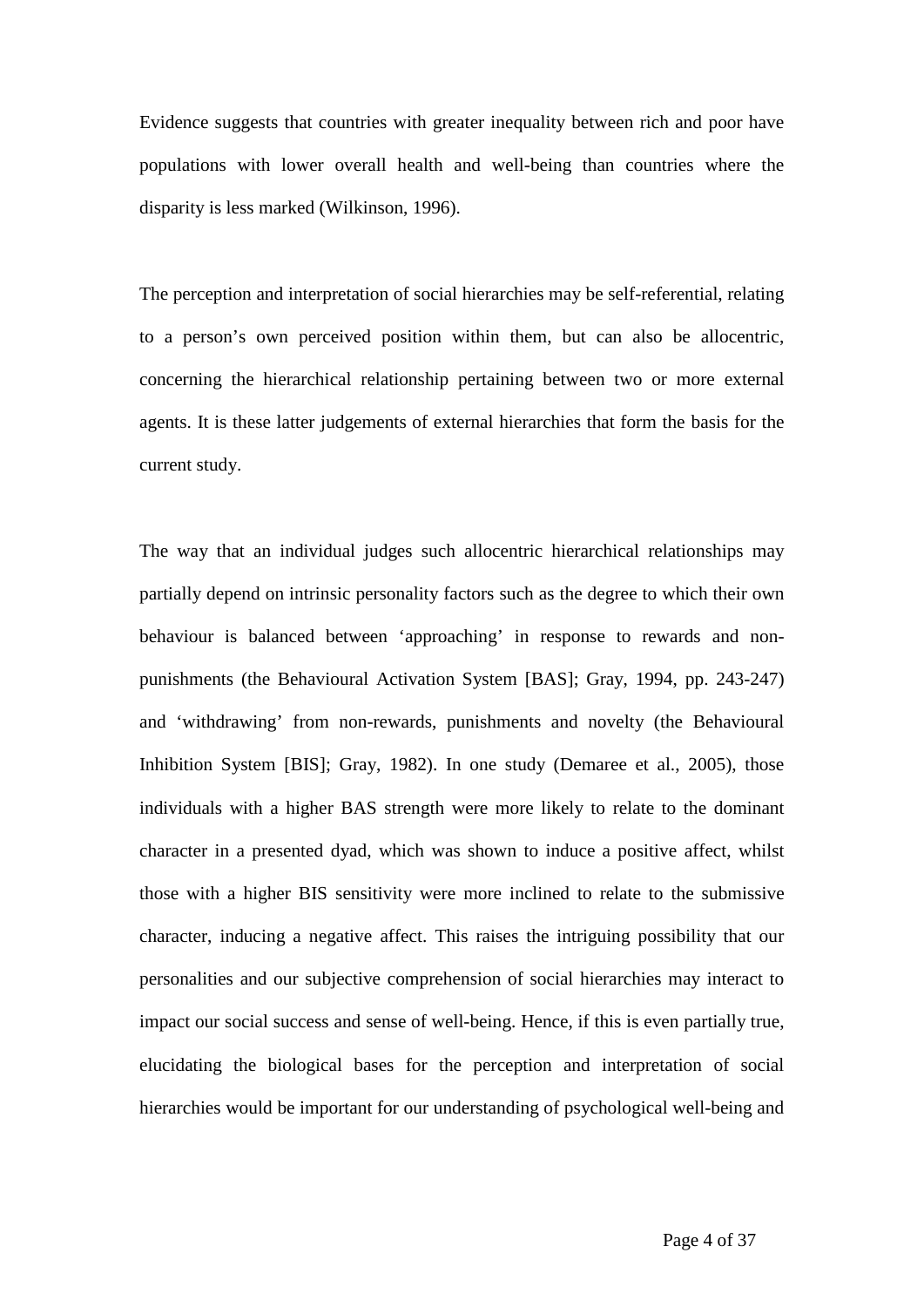perhaps certain psychiatric disorders, particularly when the person may perceive themselves at the bottom of the social ladder.

Evidence for a biological basis to the recognition of one's own and others' positions in a social hierarchy includes neuropharmacological research in animals (Yeh et al., 1997; Tierney and Mangiamele, 2001; Raleigh et al., 1991), gene-environment models of social hierarchy across species (Chiao. 2010) and brain development, lesional and functional neuroimaging research in humans (e.g., Raizada and Kishiyama, 2010). Relevant to the neuropharmacology of social hierarchy, there is a well-established link between serotonin and reward (e.g. Schweighofer et al., 2008) and, in keeping with this, a number of studies have reported that the social hierarchical consequences of successful performance are of comparable salience to monetary reward (Izuma et al., 2008; Zink et al., 2008).

Previous neuroimaging studies of social hierarchy, though few in number, have adopted a range of perspectives. In separate event-related potential (ERP) and fMRI studies, Chiao and colleagues (2008) examined temporally- and spatially-distinct neural responses to two kinds of facial cues, emotional expressions and facial postures, and how they contributed to social dominance perception. Specifically, aggression-related emotional expressions (e.g. fear) resulted in increased ERP activation sensitivity (early latency [~120ms] and higher amplitude), whilst dominant and submissive facial posture processing occurred relatively later (~200ms). Equally, spatially, there were distinct fMRI activations associated with fear and anger expressions (in fronto-limbic regions) and dominant and submissive facial postures (in right superior temporal, lingual and fusiform gyri). In a further neuroimaging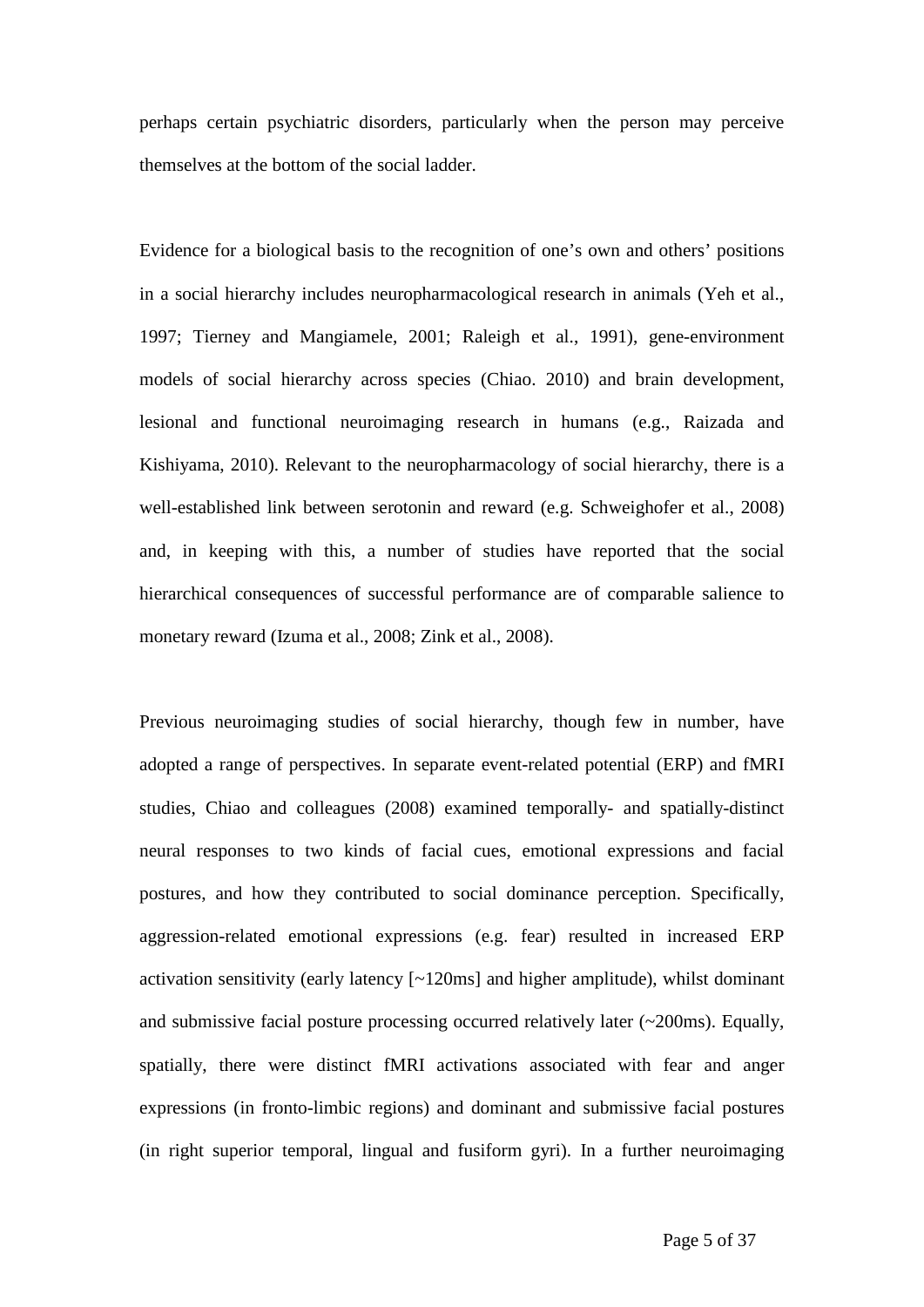study by Chiao and colleagues (2009a), judgements on the social status hierarchy of cars, uniform insignias and faces of naval officers were studied in a group of Midshipmen undergoing Naval Reserve Officer Training (such subjects become expert at recognising social status from these visual symbols). A baseline comparator test of numerical magnitude was also undertaken. Both social status hierarchy and numerical comparisons recruited distinct and overlapping regions of bilateral intraparietal sulcus (IPS). Furthermore, the degree of activation within IPS corresponded with semantic distance in both social status and number tasks. Finally, in a third neuroimaging study, Chiao and colleagues (2009b) examined the phenomenon of 'social dominance orientation' or whether individual humans intrinsically prefer a social dominance hierarchy across groups or a more egalitarian philosophy (challenging the notion that hierarchical societies are humans' default mode of organisation). In an empathy (other's pain perception) paradigm conducted in fourteen healthy female subjects, anterior insula and anterior cingulate cortex activation predicted an individual's stated preference for a social dominance hierarchy. Specifically, subjects expressing a preference for a social dominance hierarchy showed reduced fronto-insular activation when perceiving another's pain. These results were interpreted as evidence of "a neural foundation for social and political attitudes underlying prosocial behaviour" and also the proposition that human social hierarchies may have a fundamental biological basis.

Other neuroimaging studies with a peripheral relevance to social hierarchies have investigated decision-making (Rogers et al., 2004; Sakagami, 2006), personal social interaction (Schilbach et al., 2006; Adolphs, 2003) and deception (Spence et al., 2004, 2008). In the latter case, Spence and colleagues (2008) described a region of left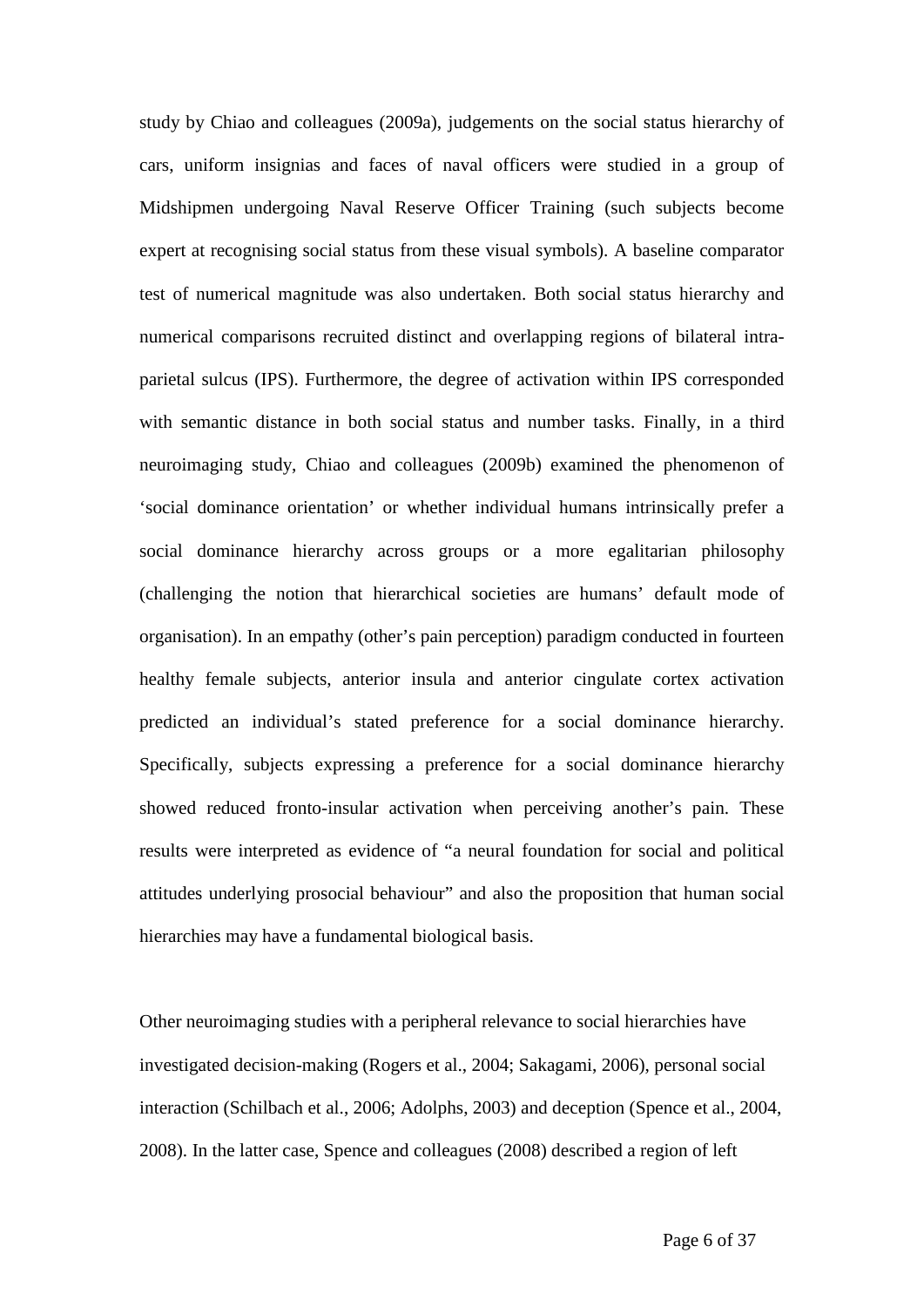VLPFC that was activated not only during vocal deception (lying) but also by 'compliance' with the demands of an investigator: a novel finding that raised the intriguing possibility that 'inauthentic' responding, within a social milieu, might implicate left VLPFC. This finding has resonance with the proposal by Adenzato and Ardito (1999, pp. 7-12) that deceptive responding and social hierarchies may be somewhat mutually reinforcing, in that the ability to produce the former facilitates a primate's survival in the latter.

Psychiatrically, difficulties in understanding and respecting hierarchies and authority figures are prevalent in some personality disorders (Blair, 2003, 2007, pp. 3-17). In Conduct Disorder, Dissocial Personality Disorder and Psychopathic Personality Disorder the diagnostic criteria allude to impaired judgments concerning authority and appropriate behaviours within a hierarchical context (DSM-IV, APA, 1994).

In summary, the perception and interpretation of social hierarchies seems to be a key part of our social cognitive apparatus and has a demonstrable impact upon our physical and psychological health. However, little work has been undertaken to identify those brain regions involved in this form of higher cognitive processing, particularly the recognition and judgment of allocentric social hierarchies.

We hypothesized that the perception and interpretation of social hierarchies would be a high level executive function and would therefore engage (activate) prefrontal cortices. Moreover, we hypothesized that explicit judgements about social hierarchies would activate VLPFC / orbitofrontal cortices (Blair, 2004). Finally, we hypothesized that response times would be related to the level of executive function involved in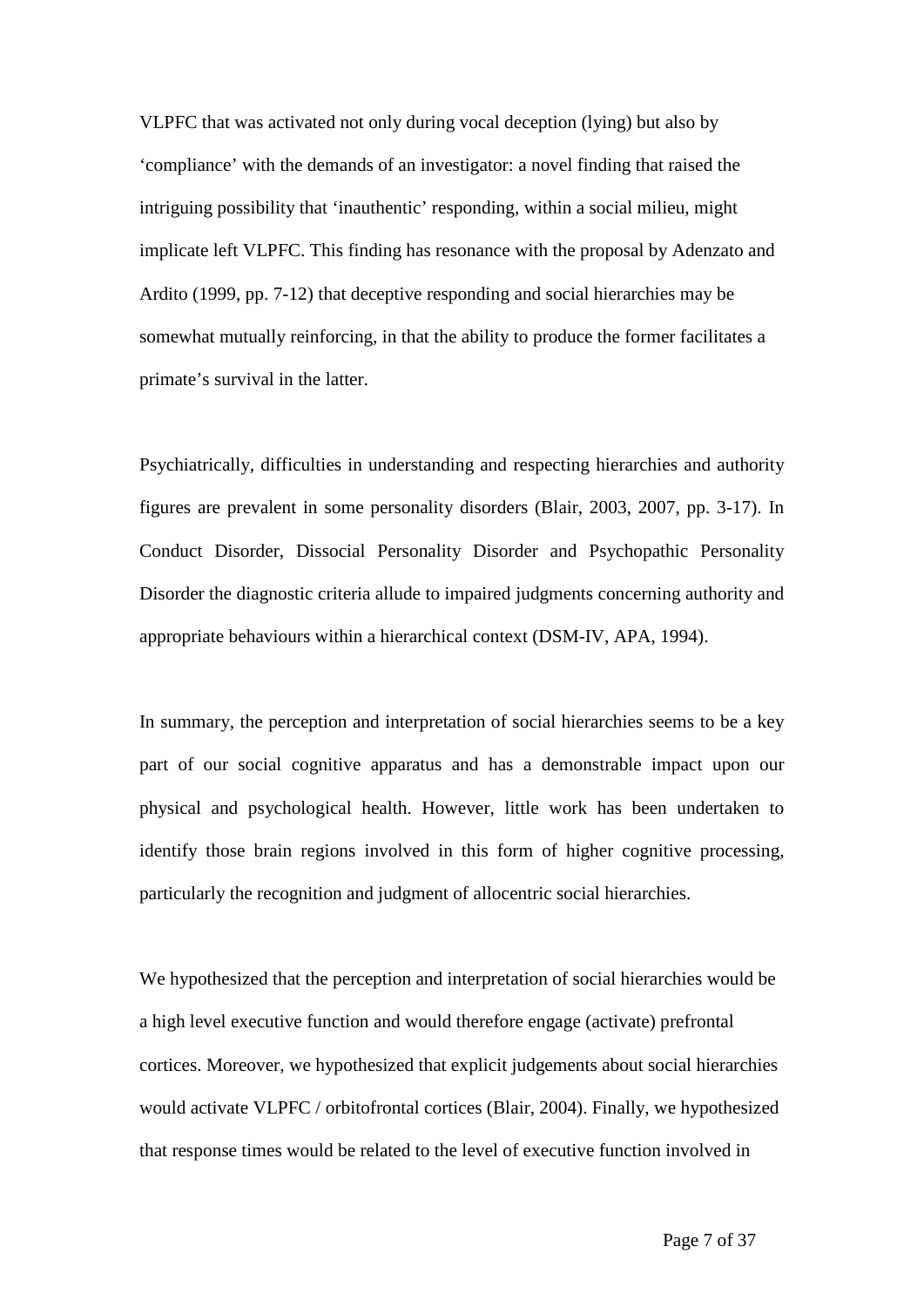social hierarchical or sub-component judgements and therefore that the resulting higher cognitive load would lead to longer response times. Due to possible genderspecific differences in social status perception and experience (Hess et al., 2000; Mehta et al., 2008), we opted to study only male subjects.

#### **2.0 Methods**

#### *2.1 Stimulus development*

The behavioural paradigm consisted of showing healthy subjects computerized images of two people at a time and was designed to elicit choices referring to the relative positions of these people within their social hierarchies. However, we also wished to examine those factors that might reasonably be predicted to confound such hierarchical judgments, specifically: older age, male gender and relative fame (Figure 1). Furthermore, by way of a 'higher-level' control task, we considered what we termed the two target individuals' social alliance, by enquiring as to whether they were "friends or enemies?" This was possible, using images of people who were famous and whose interactions might thereby be surmised by our volunteer observers. Finally, two 'lower-level' baseline number-judgement conditions were designed for comparison with the active conditions, comprising judging which of two numbers was higher or lower or whether a pair of numbers was equal (see Figure 1). These two baseline conditions were designed so that the form of the proposed questions and answers matched those of the more complex active conditions (i.e. "which number is higher / lower?" matching with social hierarchy, gender, age and fame questions and eliciting a response of 'higher' or 'lower'; and "are the numbers equal?" matching with social alliance questions and eliciting a response of 'yes' or 'no' [see Figure 1]). We used images of 63 different people which were administered in varied pairs across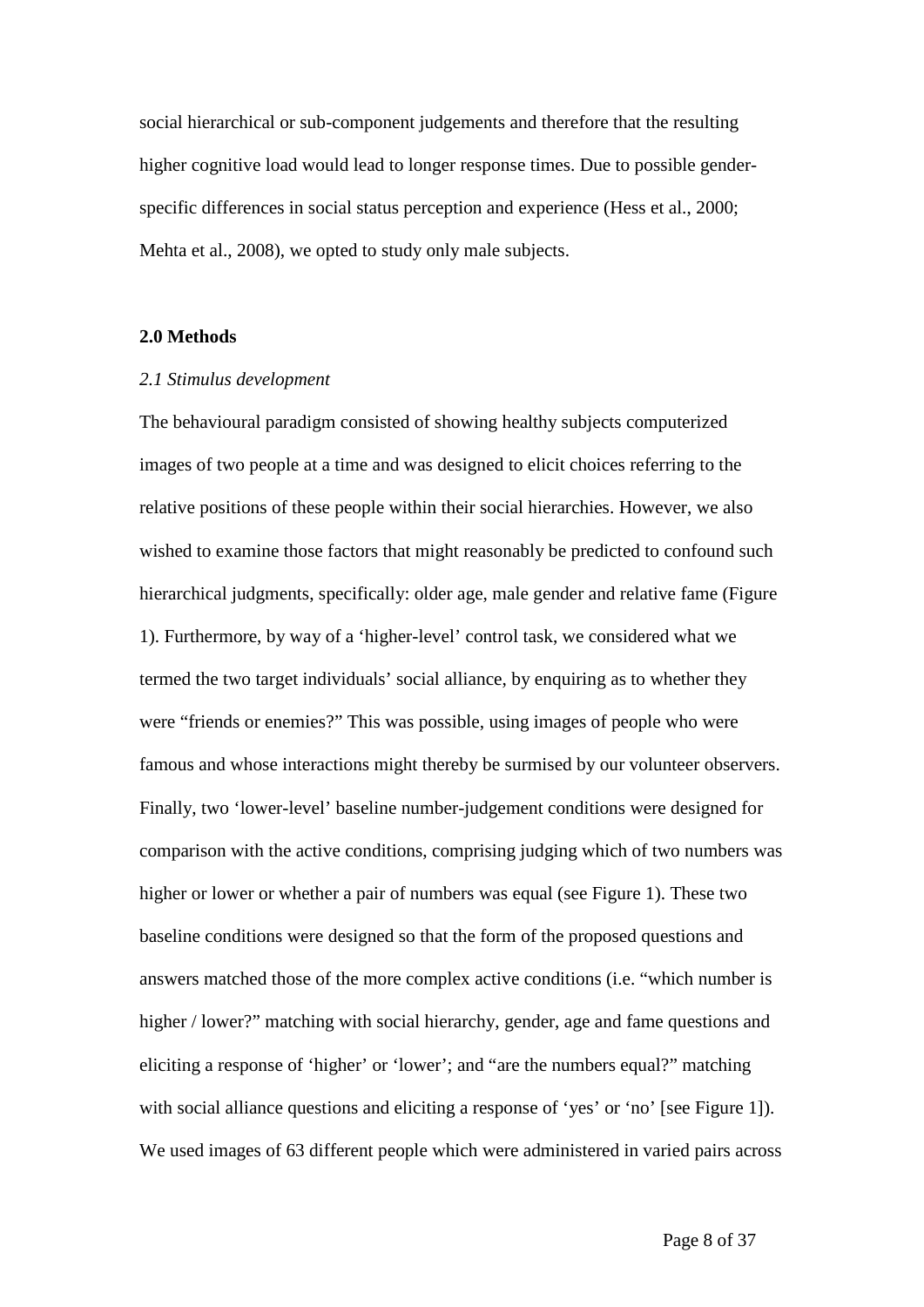the experiment (i.e. the same image appeared in different pairs relating to different judgements). Pre-scanning piloting confirmed that all the famous people shown were easily recognised by the planned target demographic (male undergraduate students) and that the correct answer was unambiguous for all the age, gender and fame pairings.

#### INSERT FIGURE 1 ABOUT HERE PLEASE

#### *2.2 Subjects and demographic profile.*

Twenty-four healthy male, right-handed (Edinburgh Handedness Inventory; Oldfield, 1971) subjects were originally recruited to the study, though two subjects' imaging data were subsequently excluded due to excessive head movement during scanning. Hence, data from twenty-two subjects (mean age  $= 24.2$  years; mean years of education = 16.9) were analysed. Subjects had an estimated mean IQ of 120 (National Adult Reading Test [NART]; Nelson, 1982). No subjects reported a history of psychiatric or neurological disorder. Written informed consent was obtained following full explanation of the protocol, which had been approved by the University of Sheffield Research Ethics Committee.

#### *2.3 fMRI imaging*

Subjects underwent three eight-minute functional magnetic resonance imaging (fMRI) scans at 3.0 Tesla (Achieva, Philips Medical Systems, Best, NL) at the University of Sheffield. Each scan comprised 160 time points - single shot echo planar imaging (EPI); repeat time (TR) = 3000ms; echo time (TE) = 35ms; field of view (FOV) = 230mm; matrix size = 128 x 128; 32 x 4mm thick slices. Subjects also underwent a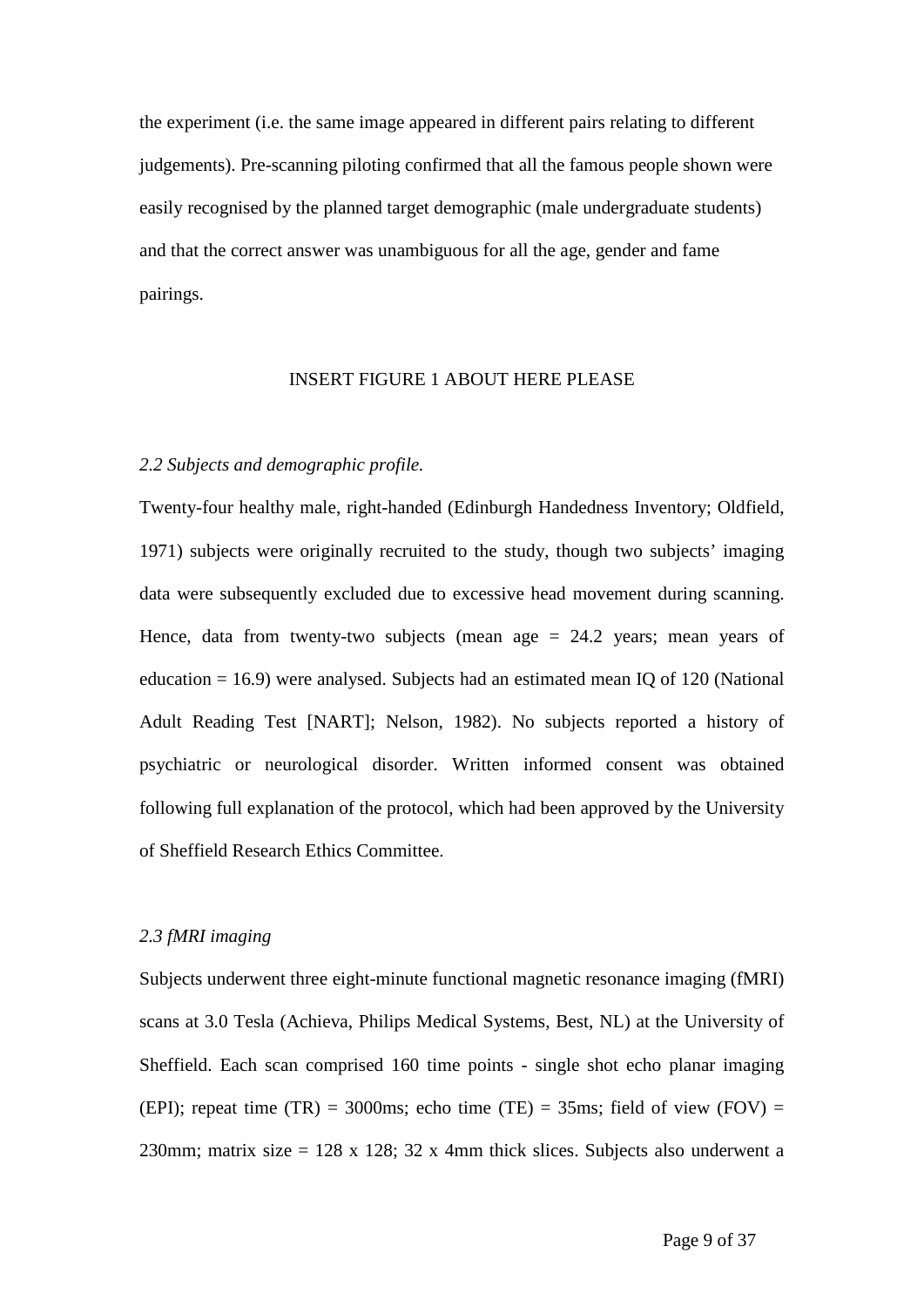single, high-resolution structural scan (3D gradient echo, MP-RAGE,  $TR = 10.5$ ms;  $TE = 4.8 \text{ms}$ ; resolution =  $0.8 \text{mm}^3$ ).

#### *2.4 Imaging paradigm*

In a counterbalanced, alternating A-B boxcar design, subjects viewed either five pairs of human faces or five pairs of numbers via an MR compatible, radiofrequency-head coil integrated computer screen (Eloquence, InVivo Corp, Orlando, FL, USA). During each condition, subjects made a forced choice between, for example, which of two faces was 'lower' in their social hierarchy or which of two numbers was 'higher'. Each stimulus pair was presented for 5 seconds and subjects responded with their right index or middle finger using an MR-compatible button-box. All stimuli pairings were repeated across runs with the opposite question asked (e.g. "who is higher in their social hierarchy?" and "which number is lower?"; c.f. above). Stimuli choices and response times were recorded.

#### *2.5 Data analyses*

Response time data were analysed using the general linear model (repeated measures ANOVA) with *post-hoc* pair-wise comparisons in SPSS version 14.0. Scan data were analysed in Statistical Parametric Mapping (SPM2) (www.fil.ion.ucl.ac.uk/spm) within Matlab version 7.1 (The MathWorks, Inc., MA, USA). Images were preprocessed by correcting for movement, normalized to a standard EPI template (voxels:  $2mm<sup>3</sup>$ ) and smoothed using a Gaussian kernel of 10mm, full-width halfmaximum. A 128sec cut-off high pass filter was applied at the first level of analysis (no AR1 correction for serial correlations was applied as we planned to use a second level mixed-effects analysis). Stimuli judgement blocks were entered for each subject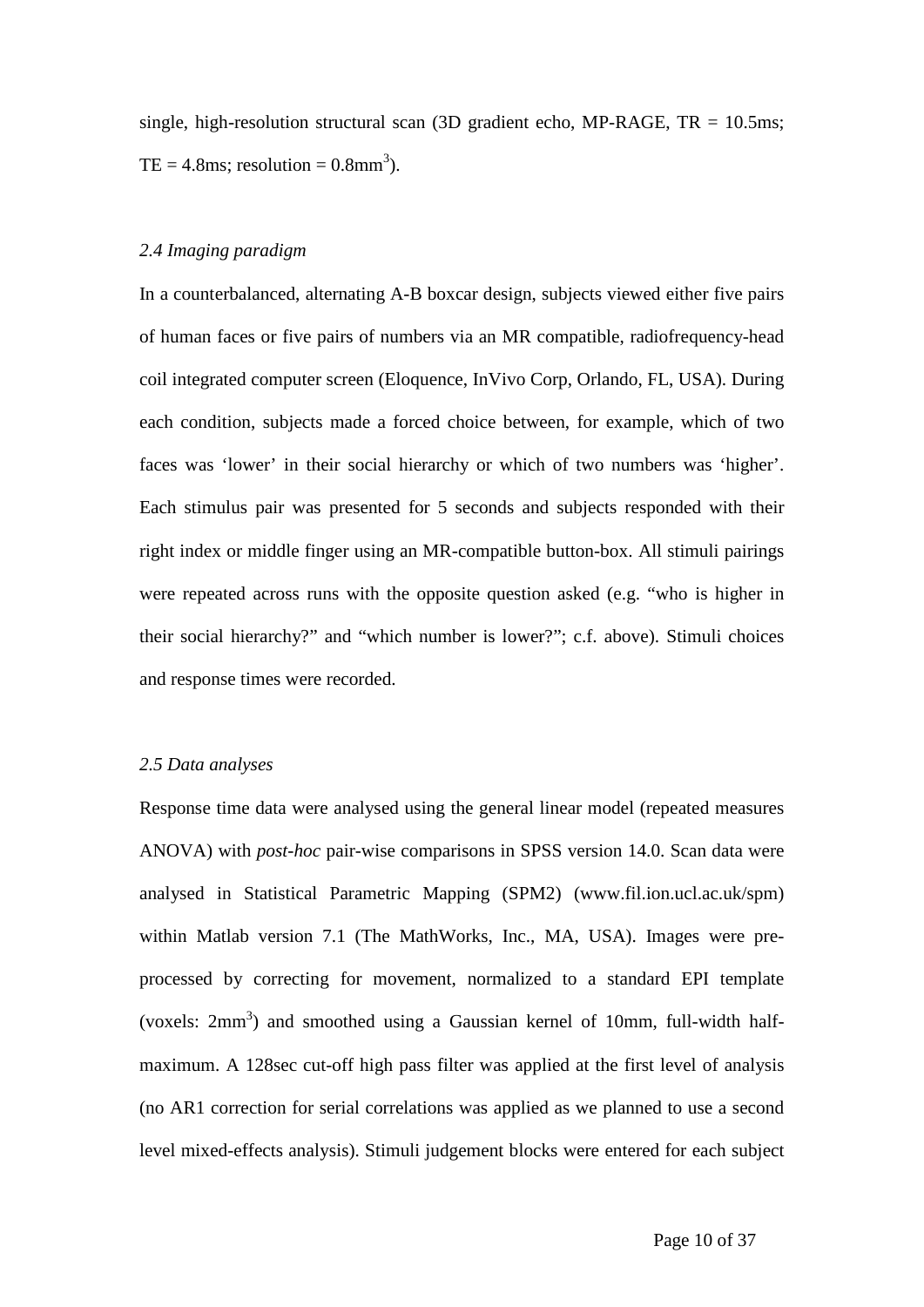at the first level and modelled by a canonical haemodynamic response function and its temporal derivative. First-level, weighted, fixed-effects analyses were conducted on individual scans examining two contrasts of interest:

- i) Social hierarchy judgement epochs minus fame, age, gender and 'number higher / lower' judgement epochs.
- ii) Social alliance judgement epochs minus 'number equal' judgement epochs.

A second level, random-effects, analysis was performed using the resulting contrast images from each subject's first level fixed-effect analysis, which theoretically allows inferences to be drawn concerning the population as a whole from which the subjects were recruited. All analyses were conducted at  $p<0.05$  corrected for family-wise error (FWE) and are reported with an extent threshold of 30 voxels.

#### **3.0 Results**

#### *3.1 Behavioural*

Judgements posited *a priori* as requiring increasing executive brain resources were associated with significantly increasing response times ( $F_{6,38}=160$ ; p<0.001; Figure 2). *Post-hoc* pair-wise comparisons were all highly significant (p<0.001) except for a trend level significant difference between the 'number equal' and gender conditions (p=0.052). The percentage of incorrect responses was less than 5% (mean =  $3.4\%$ ; SD  $= 0.9\%$ ) for all conditions except social alliance (16%) where the judgements were necessarily more subjective.

#### INSERT FIGURE 2 ABOUT HERE PLEASE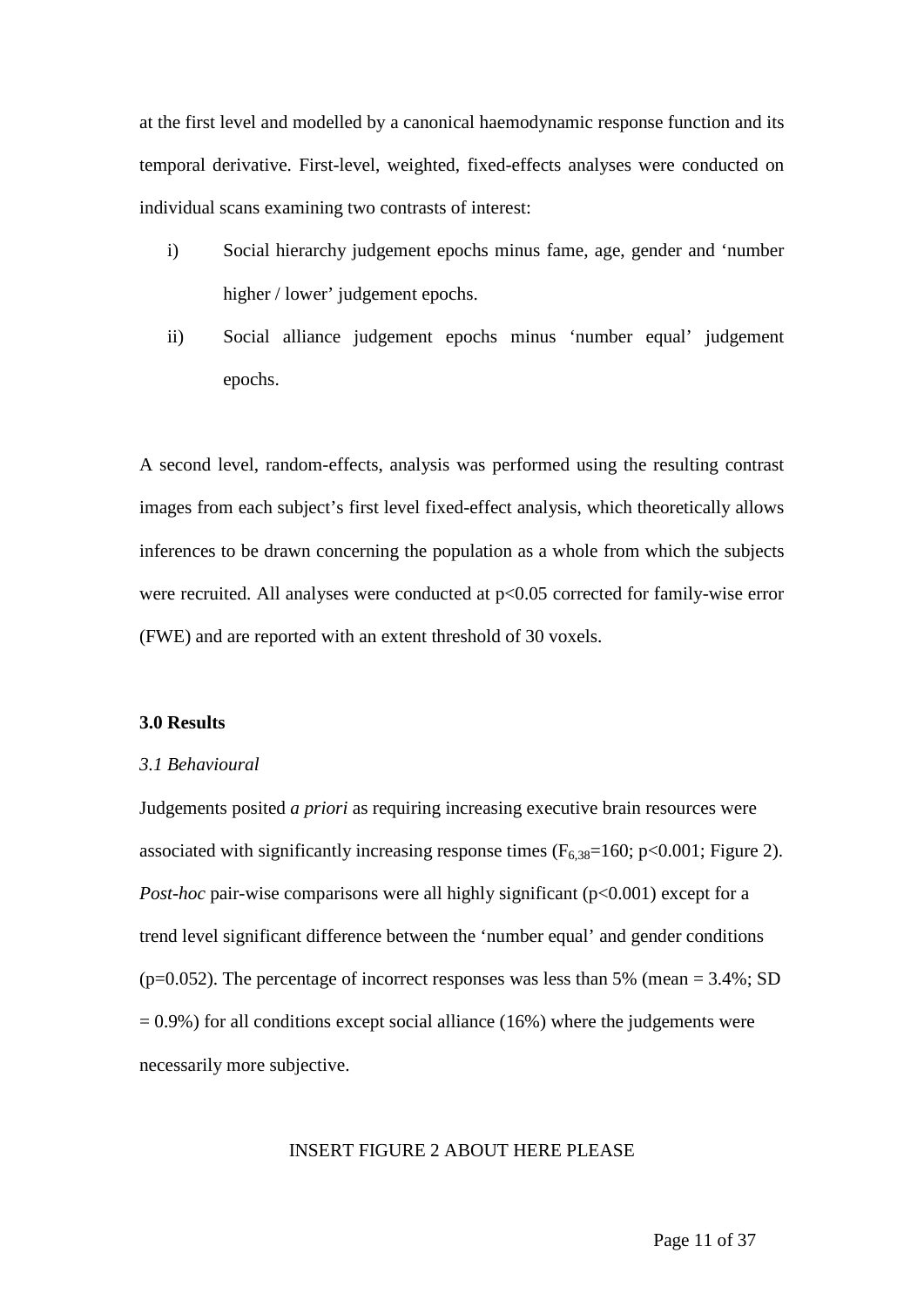#### *3.2 Functional anatomical*

Activations associated with social alliance judgements contrasted with 'number equal' judgements included left ventrolateral prefrontal cortex (VLPFC; Brodmann Area [BA] 47), bilateral dorsal inferior frontal gyrus (IFG; BA 45 / 46), medial prefrontal cortex (mPFC; BA 8 / 9 / 10), anterior cingulate cortex (ACC; BA 6 / 32) and bilateral fusiform gyri (BA 19 / 37). There was also extensive posterior cortical activation, including cuneus / lingual gyrus (BA 17 / 18) and cerebellum (Table 1a; Figure 3).

#### INSERT TABLE 1 AND FIGURE 3 ABOUT HERE PLEASE

Activations associated with social hierarchy judgements contrasted with fame, age, gender and 'number higher / lower' judgements included left VLPFC (BA 47), left dorso-posterior IFG (BA 44/45) and bilateral fusiform gyrus (BA 18 /19). Again, there was extensive posterior cortical activation, including cuneus / lingual gyrus (BA 17 / 18), left inferior occipital gyrus (BA 18) and cerebellum (Table 1b; Figure 4).

#### INSERT FIGURE 4 ABOUT HERE PLEASE

Difference maps between social hierarchy and social alliance judgements (i.e. comparison of the above contrasts) showed social hierarchy to be associated with greater activation of left orbitofrontal cortex (OFC; BA 11; peak  $z = 4.87$ ; [Talairach and Tournoux (T&T), 1988] co-ordinates: -42, 42, -12; Figure 5). There was also a large amount of posterior-ventral activation, including bilateral parahippocampal gyri and cerebellum. The reverse contrast (social alliance greater than social hierarchy)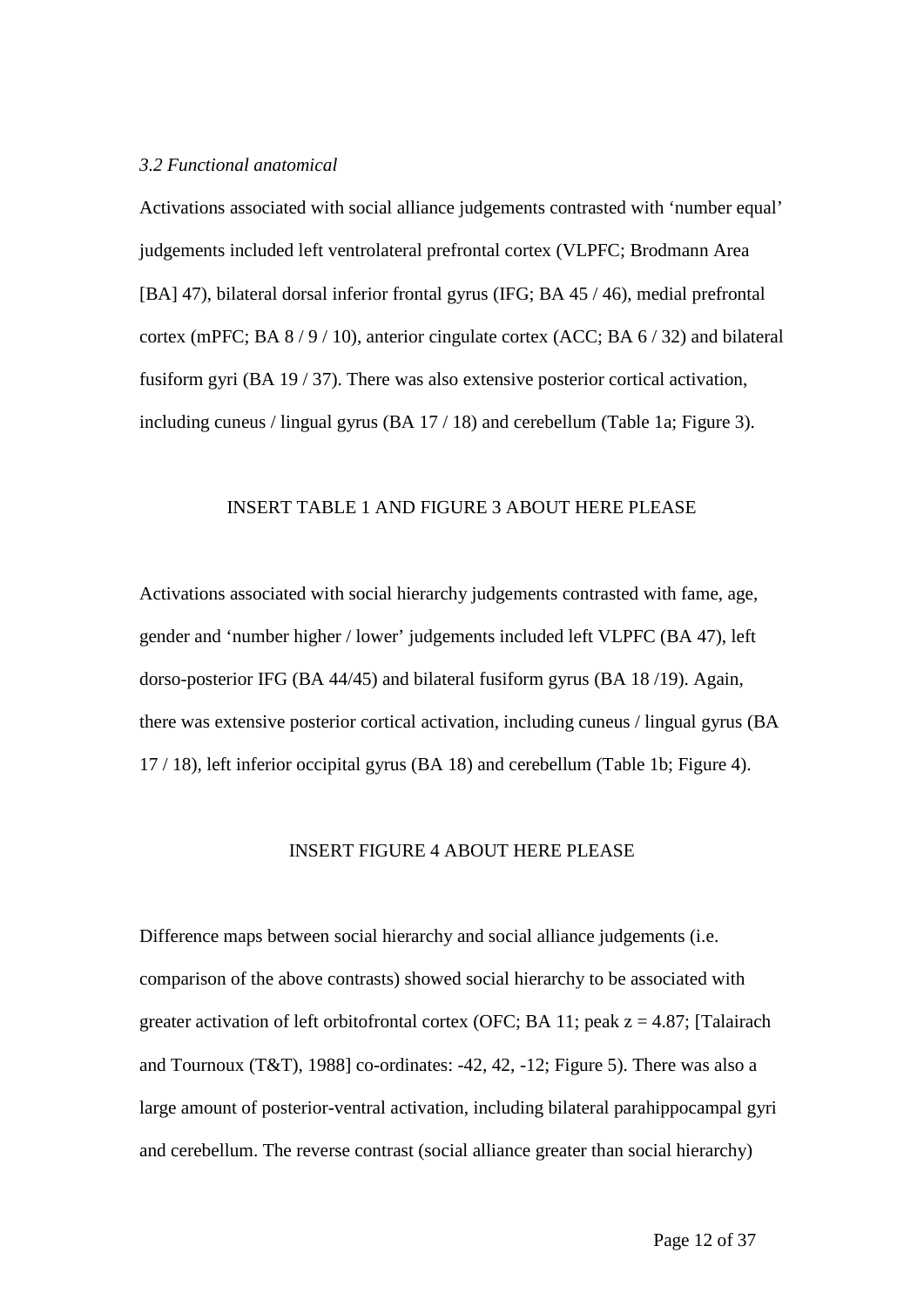showed no significant difference at a  $p<0.05$  FWE corrected threshold. However, at a more liberal threshold  $(p<0.001$ , uncorrected for multiple comparisons) there was greater activation of right medial prefrontal cortex (BA 9; peak  $z = 3.30$ ; co-ordinates: 12, 48, 22) and bilateral precuneus / intra-parietal sulci (BA  $7/40$ ; peak  $z = 4.02$ ; coordinates: 26, -42, 52 and; peak  $z = 3.79$ ; co-ordinates: -22 -46 43).

#### INSERT FIGURE 5 ABOUT HERE PLEASE

#### **4.0 Discussion**

We set out to examine the neural correlates of allocentric judgements made concerning the relative social (hierarchical) status pertaining between pairs of thirdparty individuals: in other words, the brain processes implicated in judging 'who is higher' or 'who is lower' in the social context. In order to isolate the specific neural processes concerned, we also controlled for the neural correlates of a number of likely confounding variables, which might be expected to impact the allocation of hierarchical status (e.g., male gender and older age). In addition, by way of a 'highlevel' comparator, we examined the neural correlates of judgements concerning the likely social alliances of such perceived pairings (i.e., whether they were likely to be 'friends or enemies'). While our hierarchical judgements required accurate recognition of social status, the alliance judgements required something else, an awareness of social interactions attributed to those actors in the past (e.g., whether they were publicly known to be on good or bad terms). Hence, the judgement of social alliances was a demanding high-level comparator, which required some background knowledge of the perceived dyad (e.g., Tony Blair and Gordon Brown). As expected, we found that the response times exhibited by subjects increased in magnitude in line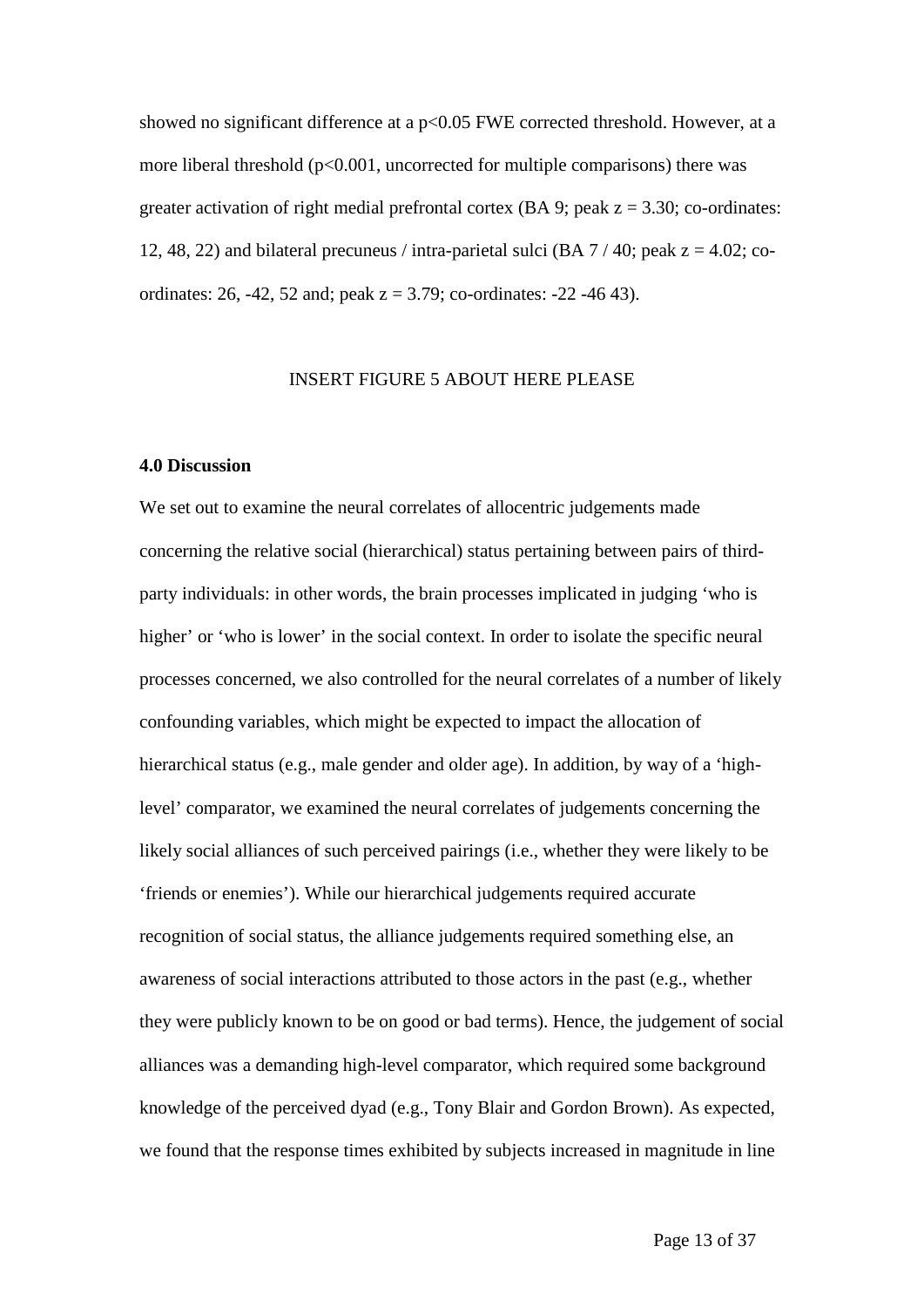with hypothesized magnitude of cognitive load. In particular, our two 'high-level' conditions incurred the greatest processing time penalties. This suggests that they are indeed (cognitively) hierarchically superior to the other conditions we examined. In addition, we found that both 'higher' processes implicated the prefrontal executive, which was again in keeping with our review of the pre-existing literature (above). We found that judgements concerning the social hierarchical and social alliance relationships pertaining between pairs of third-party human agents were both associated with activations of left VLPFC and left dorsal IFG, suggesting that the left prefrontal cortex is implicated in both these socially targeted processes. The role of VLPFC in modulating and judging socially appropriate behaviour has been previously ascertained from lesional studies including the well-known case of Phineas Gage. Gage famously suffered severe damage to either left (Ratiu et al., 2004) or bilateral (Damasio et al., 1994) prefrontal cortices in an accident sustained whilst working on a railway (a 'tamping iron' passed through his skull). Despite retaining "full possession of his reason", Gage was subsequently described by his foreman as, "... manifesting but little deference for his fellows…" (amid other personality changes implicating impulse-control; Harlow, 1868). Similarly, the 'therapeutic' prefrontal leucotomies conducted in the early twentieth century, whilst apparently successful at treating severe psychoses, by creating a post-operative euphoria and carefree patient, came at a cost. Patients were observed to become less respectful of social normality as well as exhibiting impairments of concentration, initiative, spontaneity, and abstract reasoning (Dolan, 2007). More recent studies of patients with discrete prefrontal cortical lesions have also shown impaired behavioural responses to certain hierarchies (Karafin et al., 2004), a deficit in social perception (Mah et al., 2004), defective social decision-making (Eslinger and Damasio, 1985; Barrash et al., 2000) and impaired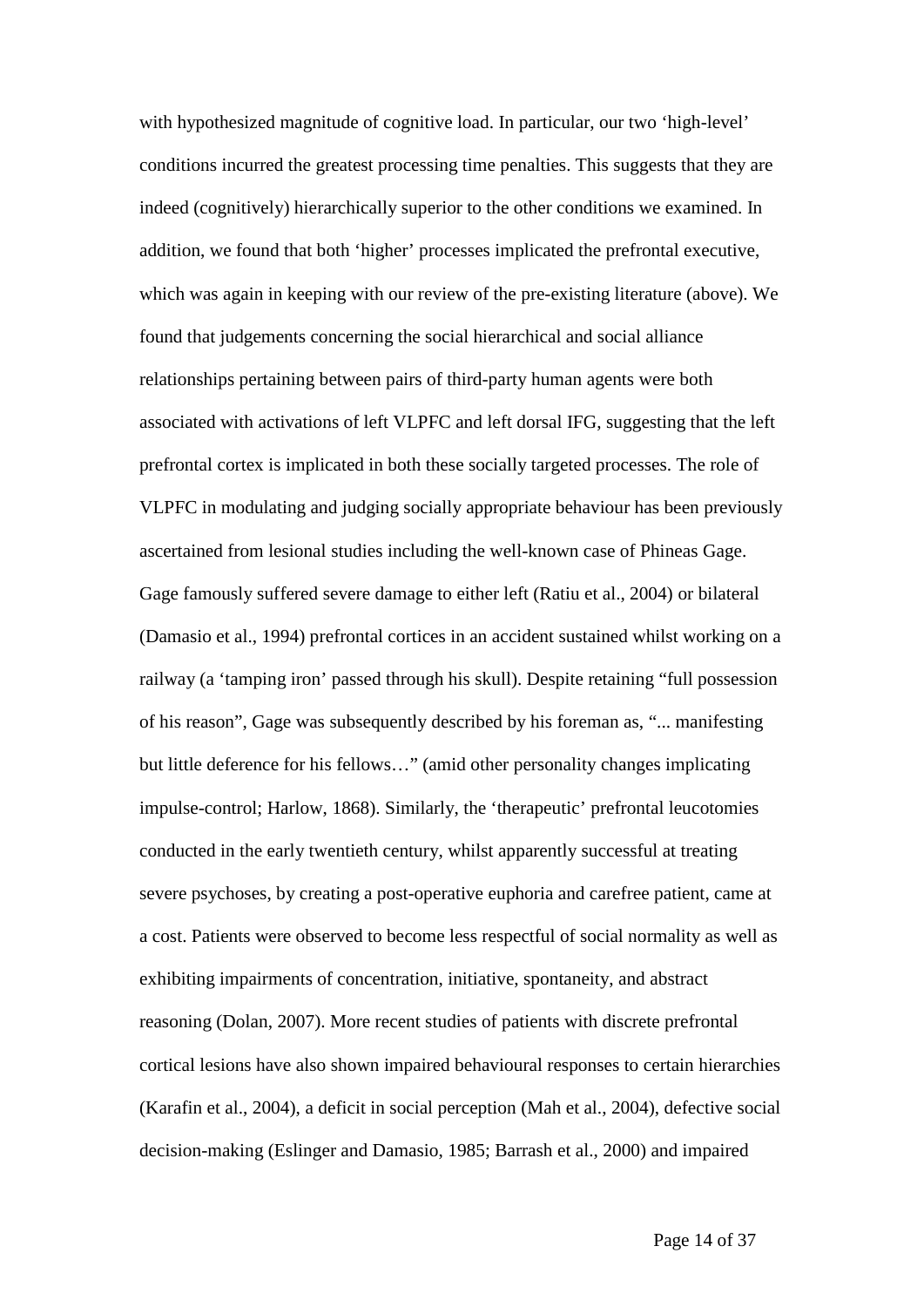social reasoning in response to authority and punishment (Anderson et al., 1999). Contrary to part of our hypothesis we have not reported OFC activation in response to the main social hierarchy versus relevant contrasts condition; only when directly comparing between social hierarchy and social alliance conditions. One plausible explanation for this observed pattern of activation is a relative OFC decrease during the social alliance judgment condition, though this was not apparent on the reverse contrast. Technically, OFC consists of BAs 10, 11 and 47 (Kringelbach, 2005), which would in fact make our left IFG activations describable as OFC. Specifically, the activations we reported for social alliance and social hierarchy individually (T&T coordinates -42 30 -13 and -44 30 -13 respectively) are directly caudal to those reported for the social hierarchy versus social alliance comparison (T&T co-ordinates -42 42 - 12). This highlights the large overlap between regiono-functional descriptions such as left OFC and neuroanatomical descriptions such as left IFG. However, to acknowledge that these (all technically) OFC activations are in different BAs we chose to describe the posterior BA 47 foci as left IFG. Both the social hierarchy and social alliance conditions were also associated with activation of bilateral fusiform gyri and widespread posterior cortical regions including lingual gyrus. The latter finding suggests that a broader network of brain regions, both 'higher' and 'lower', rostral and caudal, is activated in concert when more complex processing is required (e.g., judging hierarchical status elicits more from the network than a more superficial judgment, such as 'who is older?').

Compared with social alliance judgements, social hierarchy judgements were specifically associated with increased activation of left OFC, in a region lying anterior to VLPFC. This again seems to emphasize the importance of the *left* prefrontal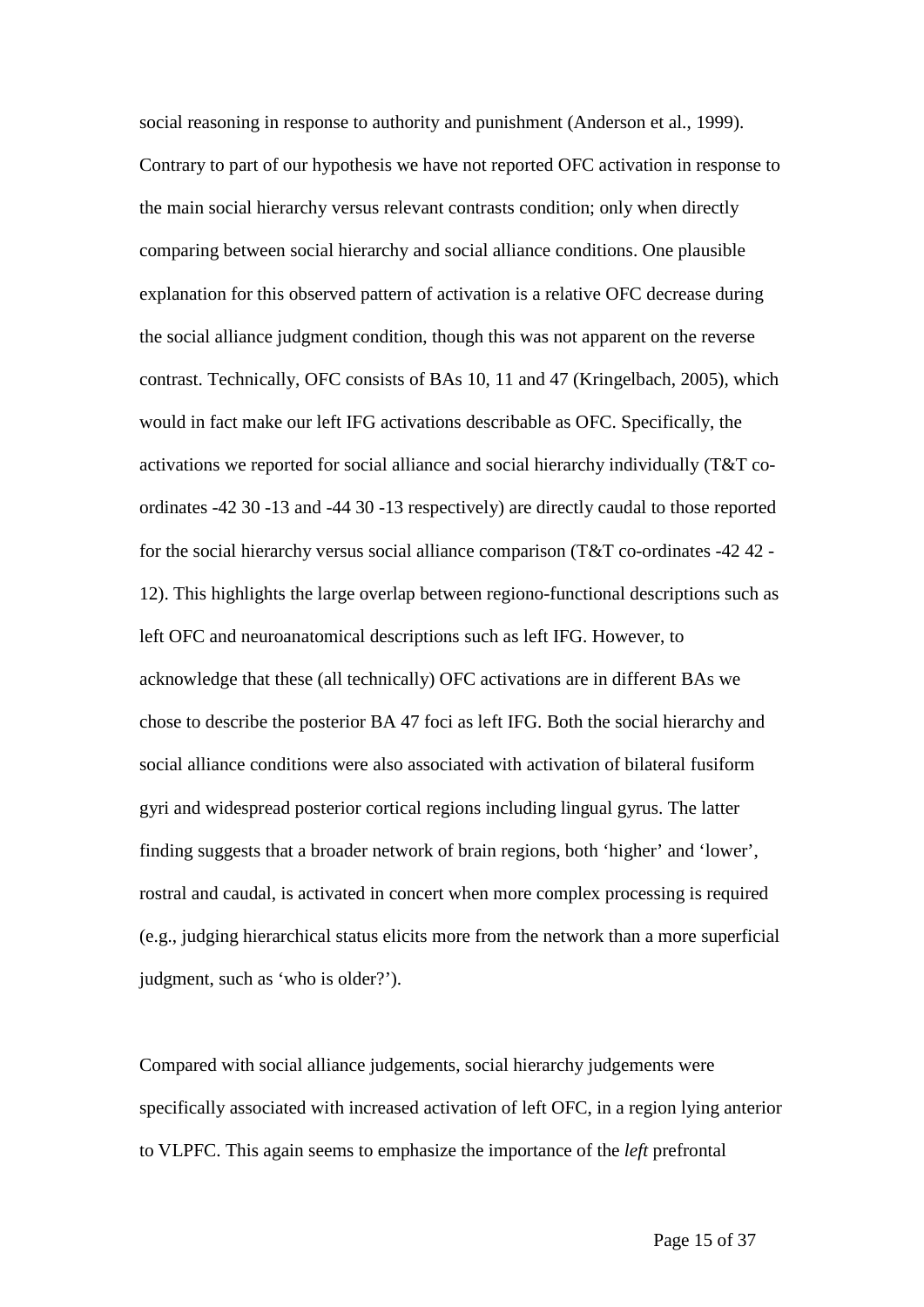executive in salient social hierarchical judgements (implicating left VLPFC, OFC and dorsal IFG, above). It suggests that over and above the processing that is required to accurately identify dyadic pairs, and their perceived social relationship (in terms of friendship or enmity) there is something specific to the question of hierarchical status that engages the left orbitofrontal cortex (below). In the reverse contrast (albeit only significant at a lower statistical threshold), we found social alliance judgements to be associated with increased activation of right mPFC and bilateral intra-parietal sulcus. Social alliance judgements were also associated with activation of mPFC and ACC and right dorsal IFG.

What are the neural processes 'supporting' a hierarchical judgement? To begin with, VLPFC, recently shown to have a role in implicit dominance perception from body posture (Marsh et al., 2009), is known to facilitate control of attention towards the task in hand (Wolf et al., 2006), inhibits pre-potent responses (Spence et al., 2008) and resists distraction by 'temptations', thereby allowing a measured deliberation over problems. These precursors to behavioural modulation, often act in concert with the OFC (which assigns reward values to specific stimuli; Rolls, 2000; Bunge and Zelazo, 2006), and may be particularly engaged where context is important, i.e., when the 'correct' behaviour depends upon where you find yourself in the hierarchy. The OFC also has a role in 'reactive aggression' or the exhibition of 'appropriate' aggression (in primates) depending on contextual hierarchical relationships, which may pathologically be disturbed as dissocial personality disorder in humans (Blair, 2004; Spence, 2009, pp.340-347). Furthermore, the VLPFC's role in the inhibition of prepotent responses also makes it central to lying (Spence et al., 2008) and 'inauthenticity'. Deception may be an essential attribute for surviving in a hierarchical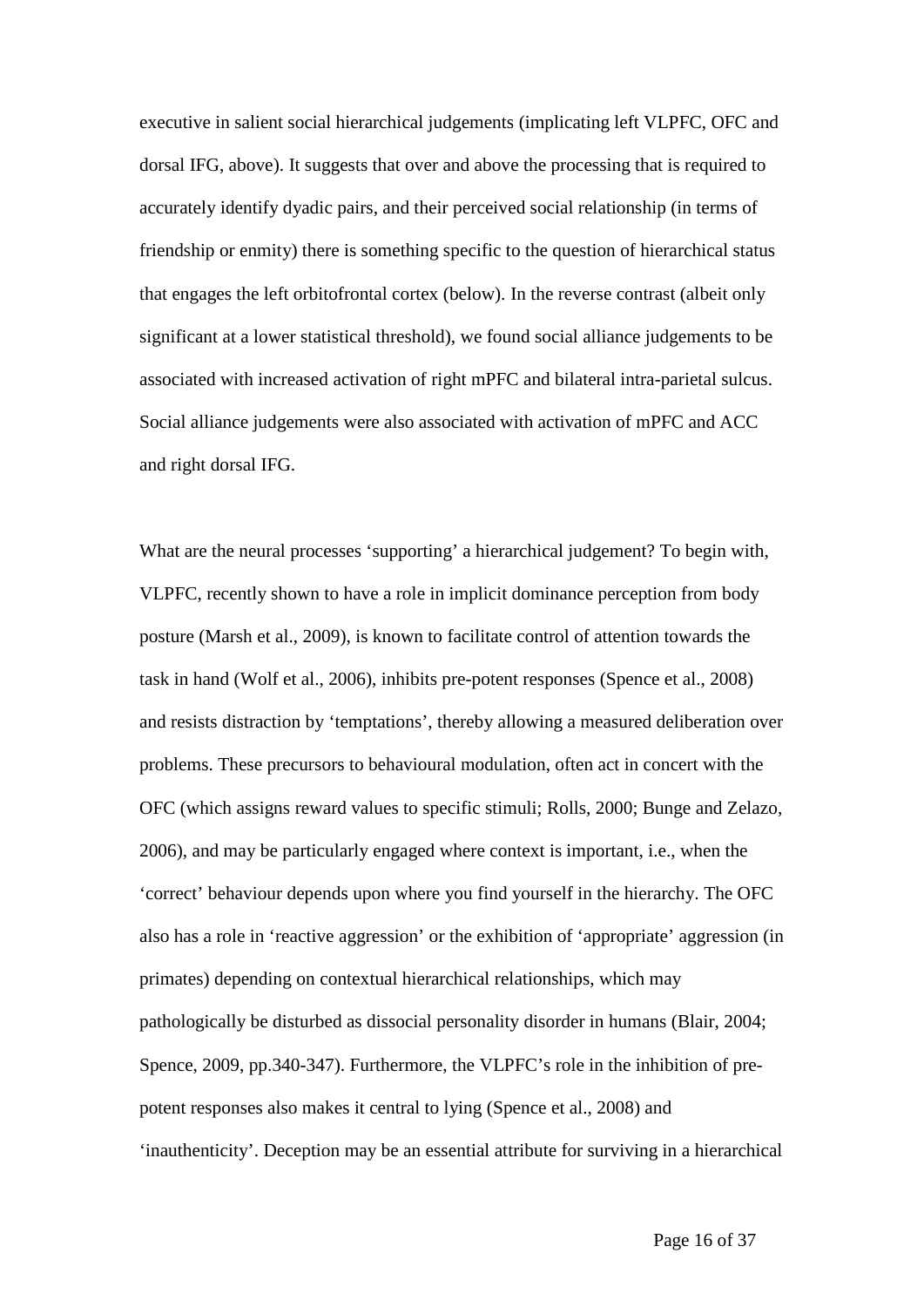environment as otherwise an organism might have no freedom of manoeuvre (Adenzato and Ardito, 1999, pp. 7-12). The flexibility of social hierarchies, across time and context, requires constant updating of rules governing social behaviour (retrieved via the OFC) and self-monitoring of its impact (Beer et al., 2006). Retaining in mind and following such conditional rules again involves the VLPFC, but also the DLPFC. Both regions have been reported to be sensitive to rule complexity (Crone et al., 2006) and are thus more active when assessing stimuli that elicit different responses depending on a rule appropriate to the current context (bivalent stimuli) than when they assess stimuli associated with invariant responses (univalent stimuli). The application of such rules to regulate both behaviour and emotions may range from entirely automatic to explicitly willed (Mauss et al., 2007). Within the prefrontal cortex an anterior-posterior, rostral-caudal, distinction has also been reported, with more complex or abstract reinforcers (such as monetary gain and loss) being represented more rostrally in the OFC than less-complex reinforcers such as taste (Kringelbach, 2005). Finally, awareness of social blunders, as measured by the 'faux pas' test, is compromised in patients with OFC dysfunction, who cannot judge when something socially awkward has happened despite appearing to understand a story perfectly well (Stone et al., 1998). Hence, in summary, multiple cognitive processes which might be hypothesized to contribute to the executively demanding process of establishing allocentric social hierarchies have been localised to VLPFC and OFC interactions and these areas' modulating influences.

Turning to posterior brain regions, the role of fusiform gyrus and lingual gyrus in selfreferential dominance perception has been reported before (Chiao et al., 2008). Chiao and colleagues measured event-related potentials (ERPs) and used fMRI to examine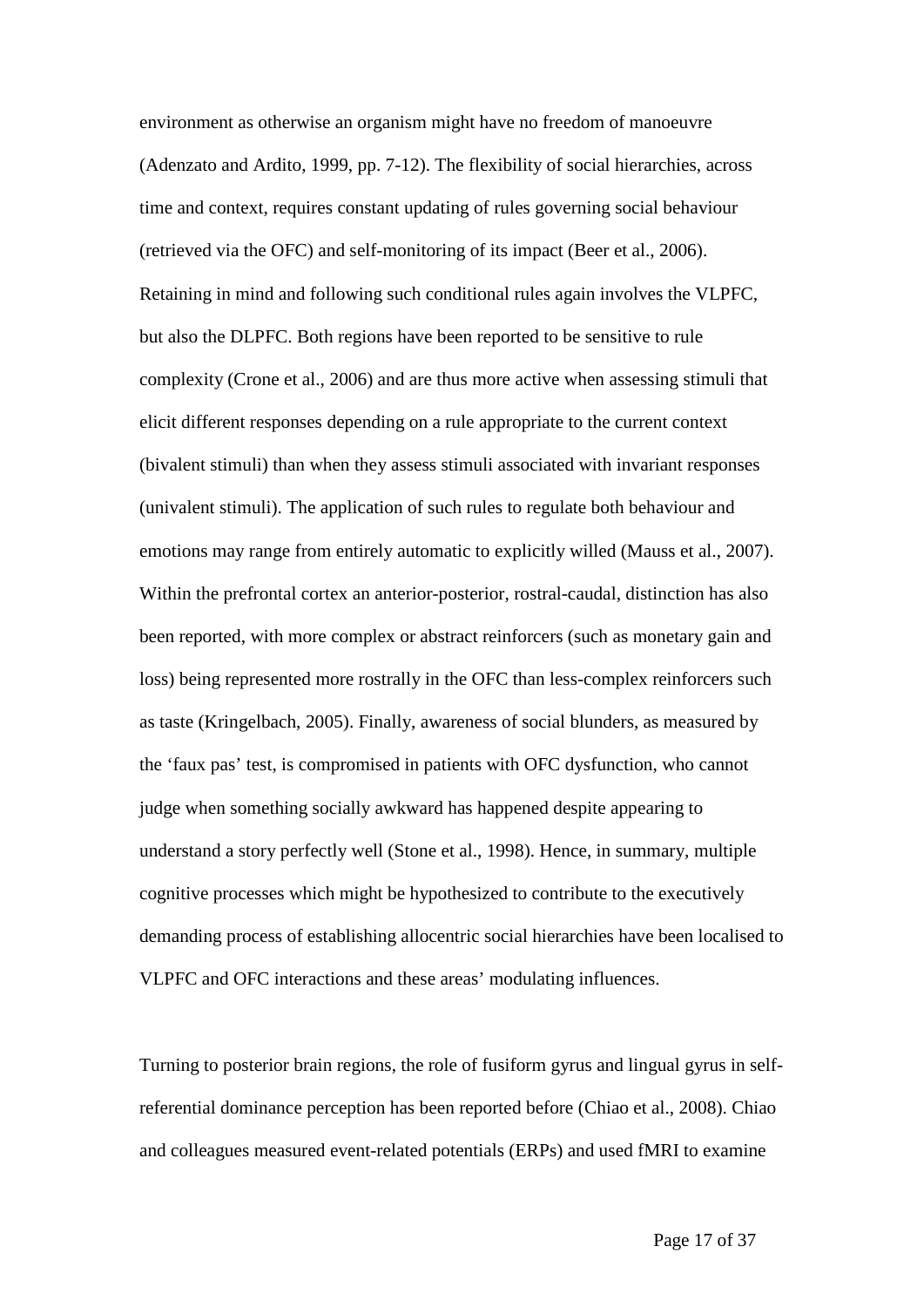responses to perceived submission and dominance communicated by facial expression and posture. Activations were obtained relative to neutral faces using regression analyses from post-scanning behavioural ratings. It is notable that this subconscious social dominance / hierarchy perception paradigm elicited some similarities with our explicit forced-choice paradigm, but did not show the frontal-executive activations seen in our results. In their further study (Chiao et al., 2009b) a link between social dominance orientation (an individual's preference for a more hierarchical or egalitarian society) and empathy was made. Using a 'painful versus neutral scenario' paradigm this study (which used only female participants) reported anterior cingulate cortex activation to be correlated with social dominance orientation, independent of their dispositional empathy scores. However, the overlapping concepts of social cognition, empathy and theory of mind (which have also been associated with the fusiform and lingual gyri; Adolphs, 2001; Völlm et al., 2006) and their contributions to, or underpinning of, social hierarchy judgements has yet to be fully elucidated. Finally, in a study of the neuro-conceptual link between egocentric social and physical space (Yamakawa et al., 2009), bilateral parietal cortices were implicated. This 'social distance' condition also activated bilateral visual cortices, fusiform gyri, medial frontal cortex and inferior frontal cortices (as well as insula, basal ganglia and amygdala). Our bilateral intra-parietal sulcus result for the social alliance condition contrasted with the social hierarchy condition is therefore in keeping with Chiao and colleagues findings associating this region with comparison of numerical and social status magnitude (Chiao et al., 2008) and Yamakawa and colleagues 'social distance' study (Yamakawa et al., 2009).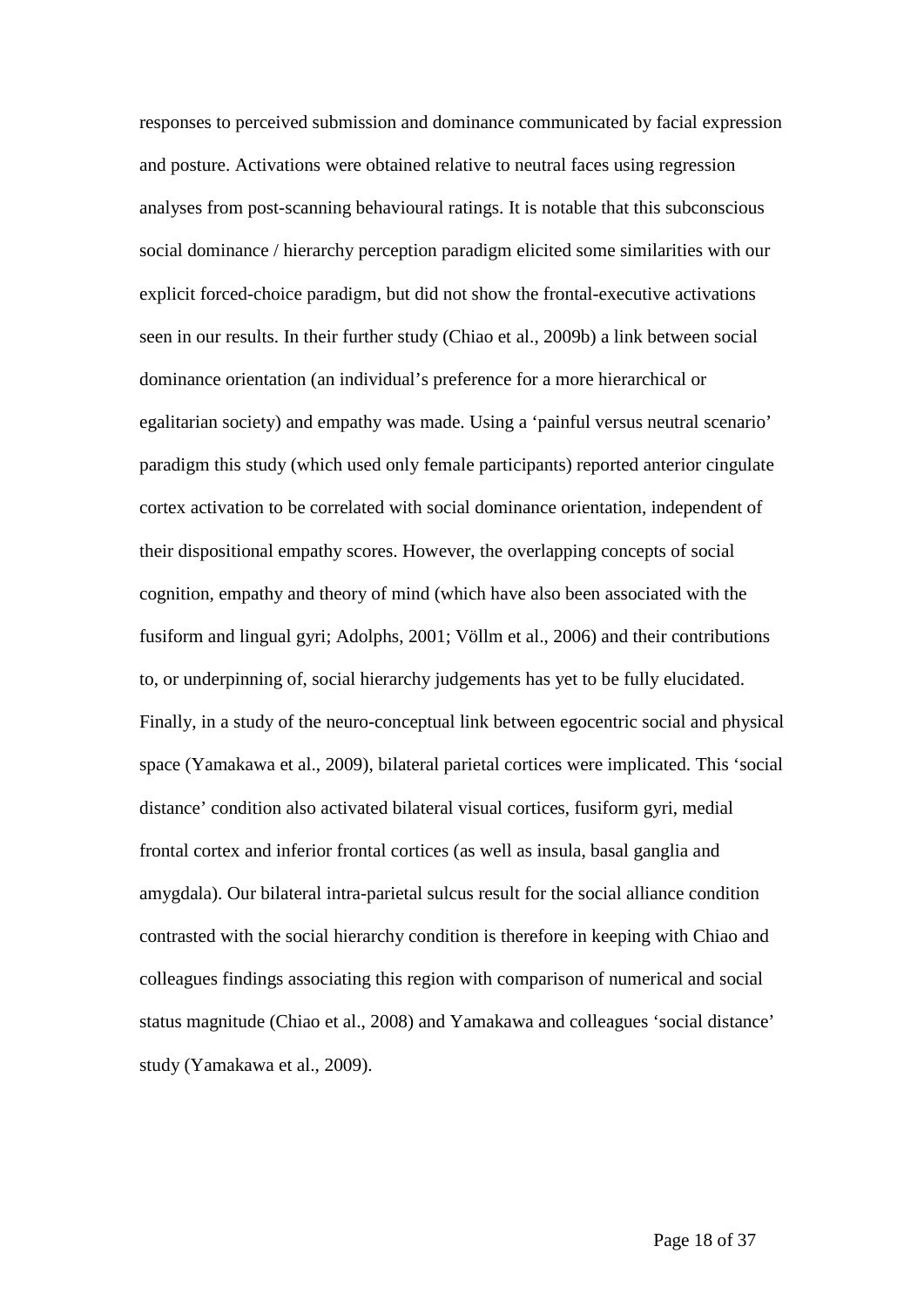We had no specific *a priori* hypotheses regarding the main-effect reverse contrasts (number equal greater than social alliance; number higher / lower, fame, age and gender greater than social hierarchy). However, p*ost hoc* examination of these reverse contrasts showed significant activation of inferior parietal lobule (BA 40) – right lateralised for number higher / lower; bilateral, together with posterior cingulate cortex, for number equal. These findings (though *post-*hoc, and thus subject to suitable caution) are consistent with the reported role of inferior parietal lobule in mathematical reasoning (as opposed to calculation; Kroger *et al*. 2008). We also had no specific *a priori* hypotheses about the influence of reaction time (RT) on our neuroimaging results, but given the significant differences in RT between conditions, a *post-hoc* simple regression analysis was conducted. Individuals' mean response times for active conditions were entered as regressors with first-level contrast images. No significant correlational relationship between neural response and reaction time was revealed in our data.

#### **5.0 Limitations**

A possible confound in the social hierarchy versus baselines contrast is that social hierarchy judgments require the retrieval of declarative memory content for both individuals, whereas age and gender can be inferred based on the pictorial content, while fame requires the identification of one individual, but not the other. However, as the same pictorial stimuli were used repeatedly (e.g. a "who is older?" question may have related to two famous individuals) it would seem likely that episodic / semantic memory retrieval was frequently invoked, whether strictly required or not. Hence this confound will likely have been minimised by the automatic, though often unnecessary memory retrieval processes associated with all judgement conditions. As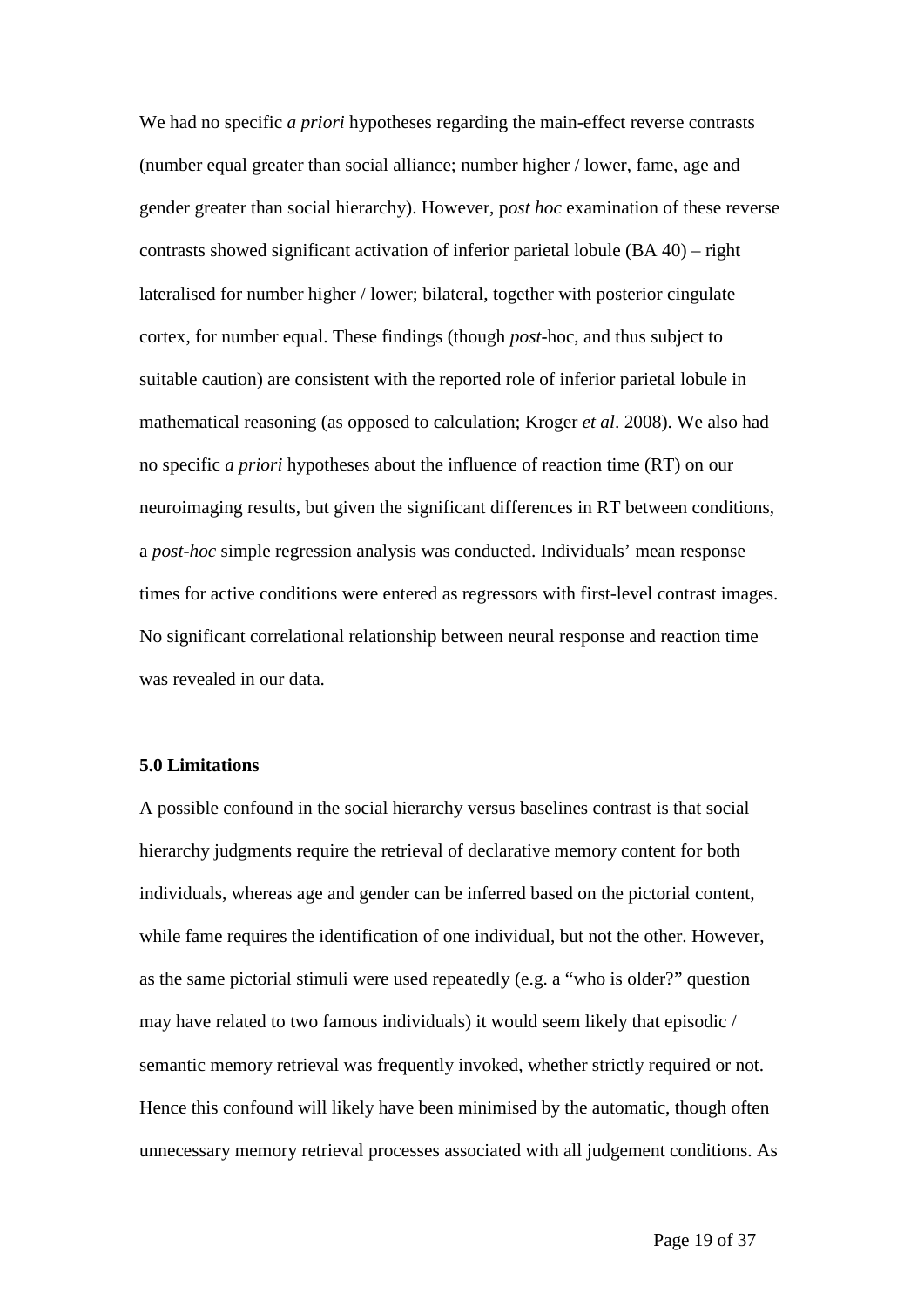we studied only male subjects we are unable to comment as to whether our findings are gender-specific, though research in social dominance orientation (e.g. Caricati., 2007) would suggest that differences are likely to exist. Relatedly, we did not have sufficient statistical power to investigate whether the gender of dyadic subjects in the judgement tasks was relevant. Furthermore, it is possible that participants additionally (implicitly) assessed their own (self-referential) social hierarchical status in relation to the task subjects, particularly with respect to social-dominance perception (Chiao et al., 2008). Finally, in common with much fMRI research we have on occasion utilised 'reverse inference', referring to previous studies' cognitive function localisations to interpret brain activations rather than specifically investigating these functions. Using such reverse inferences has been previously criticised for the potentially limited information provided, particularly when the selectivity of the region in question cannot be established (Poldrack. 2006). Future social hierarchy research would undoubtedly benefit from the inclusion of paradigm conditions which manipulate these proposed constituent psychological variables.

#### **6.0 Conclusions**

Our fMRI study of allocentric social hierarchical and social alliance judgements has shown robust left VLPFC, OFC, bilateral dorsal IFG and fusiform gyrus activations which are associated with high level executive functions and social dominance perception. Given the difficulties of recognising and respecting social hierarchies in certain psychiatric disorders, further investigation of the neural substrates of such judgements in patient populations may be informative of disordered social cognition and its neural bases.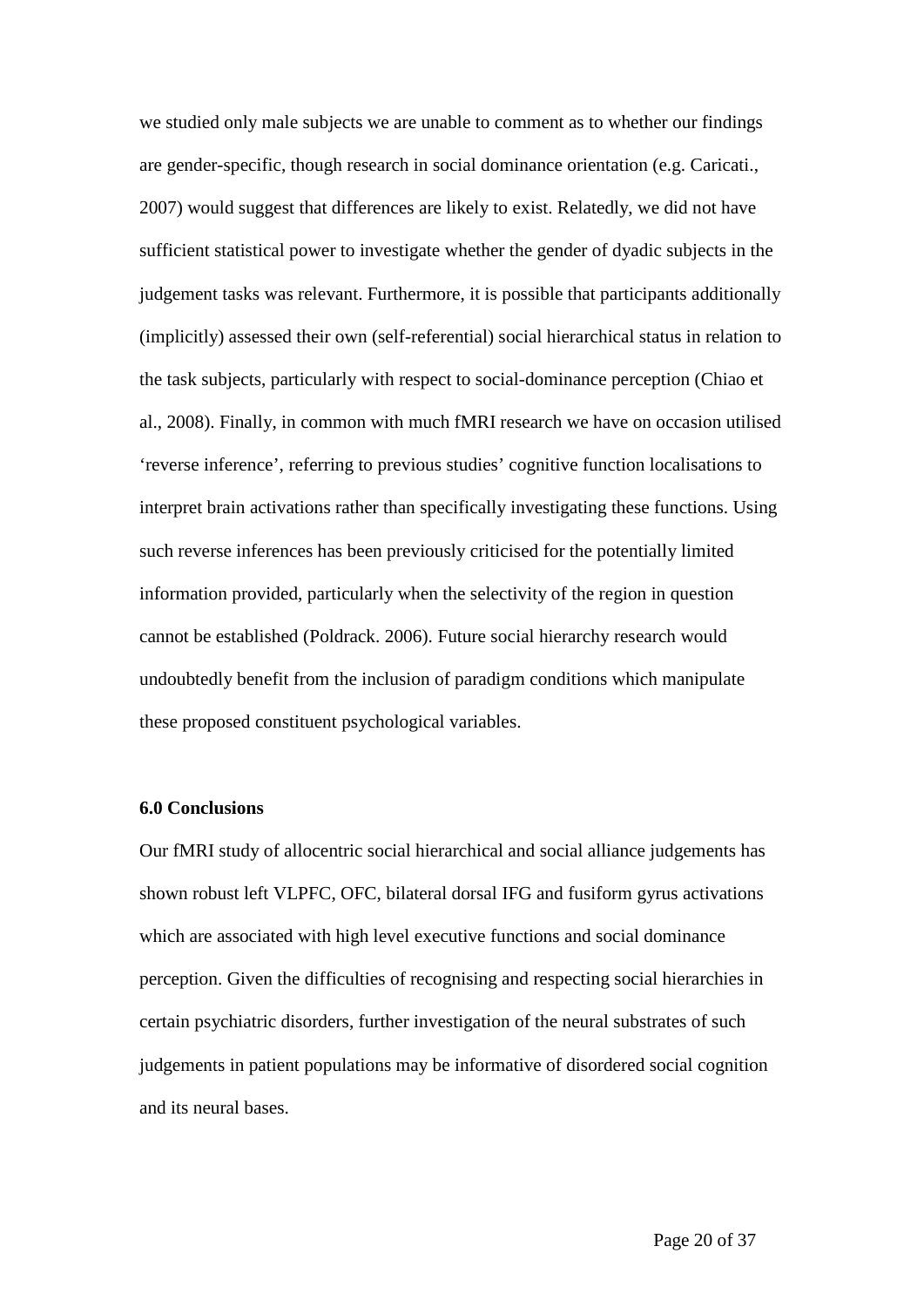#### **7.0 Acknowledgements**

We thank colleagues from the Academic Unit of Radiology, University of Sheffield, and the participants in this study. We would also like to thank Jean Woodhead and Martin Brook for administrative and technical support. TFDF is supported by a grant from the Economic and Social Research Council (ESRC; RES-060-25-0044). SCJ was sponsored by The Health Foundation, London, UK (Registered charity #286967). SAS was supported by an MRC Career Establishment Grant. These sponsors had no role in data collection, analysis and interpretation, the writing of the report or the decision to submit the paper for publication. Finally, we thank two anonymous reviewers for their very helpful comments on an early version of the manuscript.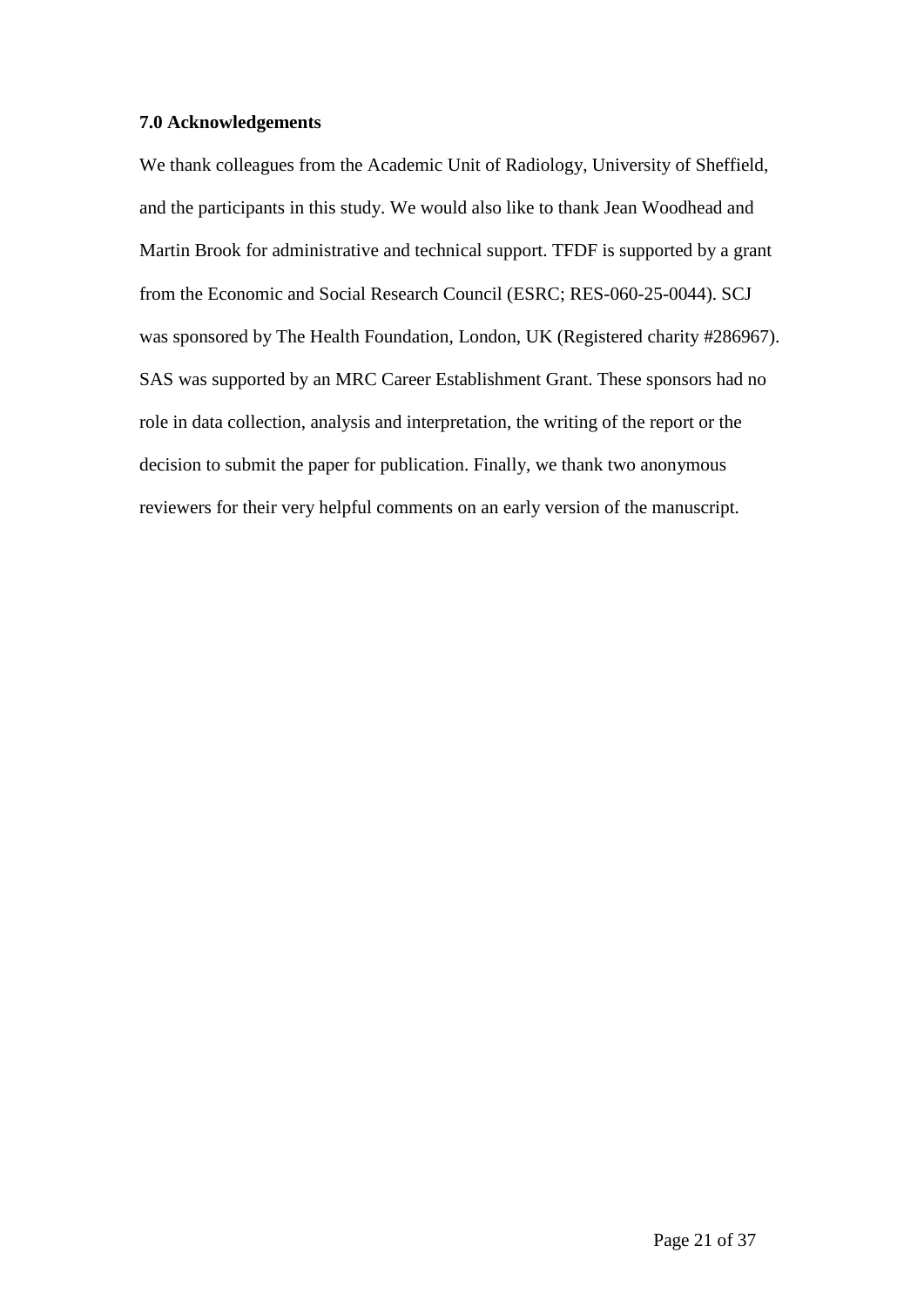#### **References**

- Adenzato, M., Ardito, R.B., 1999. The role of theory of mind and deontic reasoning in the evolution of deception. In: Hahn, H., Stoness, S.C. (Eds.), Proceedings of the 21st Conference of the Cognitive Science Society. Mahwah, NJ. Lawrence Erlbaum Associates.
- Adler, N., Epel, E., Castellazzo, G., Ickovics, J., 2000. Relationship of subjective and objective social status with psychological and physiological functioning: Preliminary data in healthy white women. Health Psychol. 19, 586-592.
- Adolphs, R., 2001. The neurobiology of social cognition. Curr. Opin. Neurobiol. 11, 231-239.
- Adolphs, R., 2003. Investigating the cognitive neuroscience of social behaviour. Neuropsychologia 41, 119-26.
- Anderson, S.W., Bechara, A., Damasio, H., Tranel, D., Damasio, A.R., 1999. Impairment of social and moral behaviour related to early damage in human prefrontal cortex. Nat. Neurosci. 2 1032-1037.
- American Psychiatric Association, 1994. Diagnostic and Statistical Manual of Mental Disorders  $(4<sup>th</sup> Ed.)$  (DSM IV). Washington DC: APA.
- Barrash, J., Tranel, D., Anderson, S.W., 2000. Acquired personality disturbances associated with bilateral damage to the ventromedial prefrontal region. Dev. Neuropsychol. 18, 355-381.
- Beer, J.S., John, O.P., Scabini, D., Knight, R.T., 2006. Orbitofrontal cortex and social behavior: Integrating self-monitoring and emotion-cognition interactions. J. Cogn. Neurosci. 18, 871-879.
- Blair, R.J.R., 2003. Neurobiological basis of psychopathy. Br. J. Psychiatry 182, 5-7.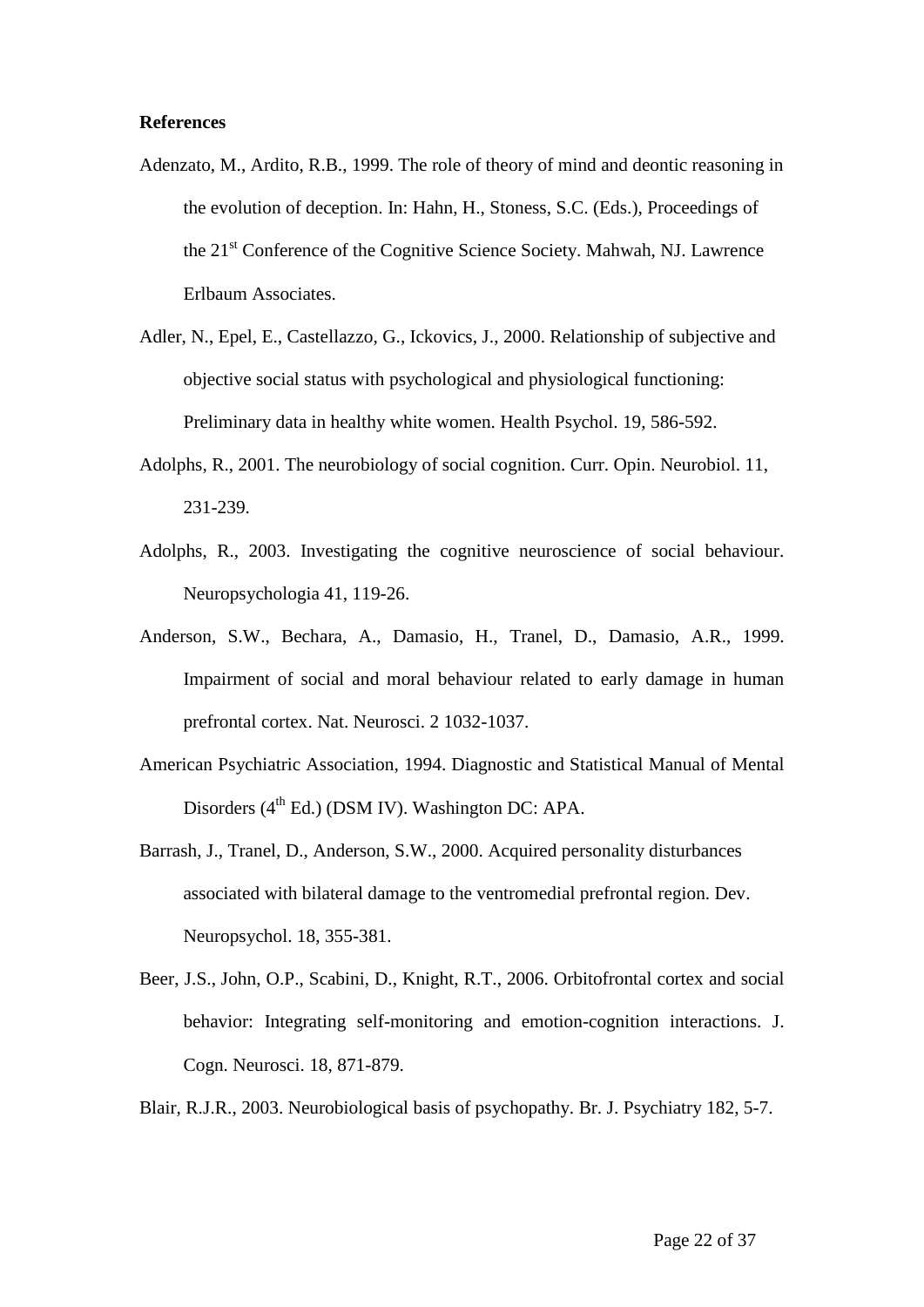- Blair, R.J.R., 2004. The roles of orbital frontal cortex in the modulation of antisocial behavior. Brain Cogn. 55, 198-208.
- Blair, R.J.R., 2007. Empathic dysfunction in psychopathic individuals. In: Empathy in Mental Illness. Farrow, T.F.D., Woodruff, P.W.R. (Eds.) Cambridge University Press. Cambridge, UK.
- Bosma, H., Peter, R. Siegrist, J., Marmot, M., 1998. Two Alternative job stress models and the risk of coronary heart disease. Am. J. Public Health 88, 68-74.
- Boyce, W. T., 2004. Social stratification, health and violence in the very young. Ann. N. Y. Acad. Sci. 1036, 47-68.
- Bunge, S.A., Zelazo P.D., 2006. A brain-based account of the development of rule use in childhood. Curr. Dir. Psychol. Sci. 15, 118-121.
- Caricati, L., 2007. The relationship between social dominance orientation and gender: The mediating role of social values. Sex Roles 57, 159-171.
- Chiao, J.Y., Adams, R.B., Tse, P.U., Lowenthal, W.T., Richeson, J.A., Ambady, N., 2008. Knowing who's boss: FMRI and ERP investigations of social dominance perception. Group Process Interg. 11, 201-214.
- Chiao, J.Y., Harada, T., Oby, E.R., Li, Z., Parrish, T., Bridge, D., 2009a. Neural representations of social status hierarchy in human inferior parietal cortex. Neuropsychologia 47, 354-363.
- Chiao, J.Y., Mathur, V.A., Harada, T., Lipke, T., 2009b. Neural basis of preference for human social hierarchy versus egalitarianism. Ann. N. Y. Acad. Sci. 1167, 174-181.
- Chiao, J.Y., 2010. Neural basis of social status hierarchy across species. Curr. Opin. Neurobiol. 20, 803-809.
- Cohen, S., 2004. Social relationships and health. Am. Psychol. 59, 676-684.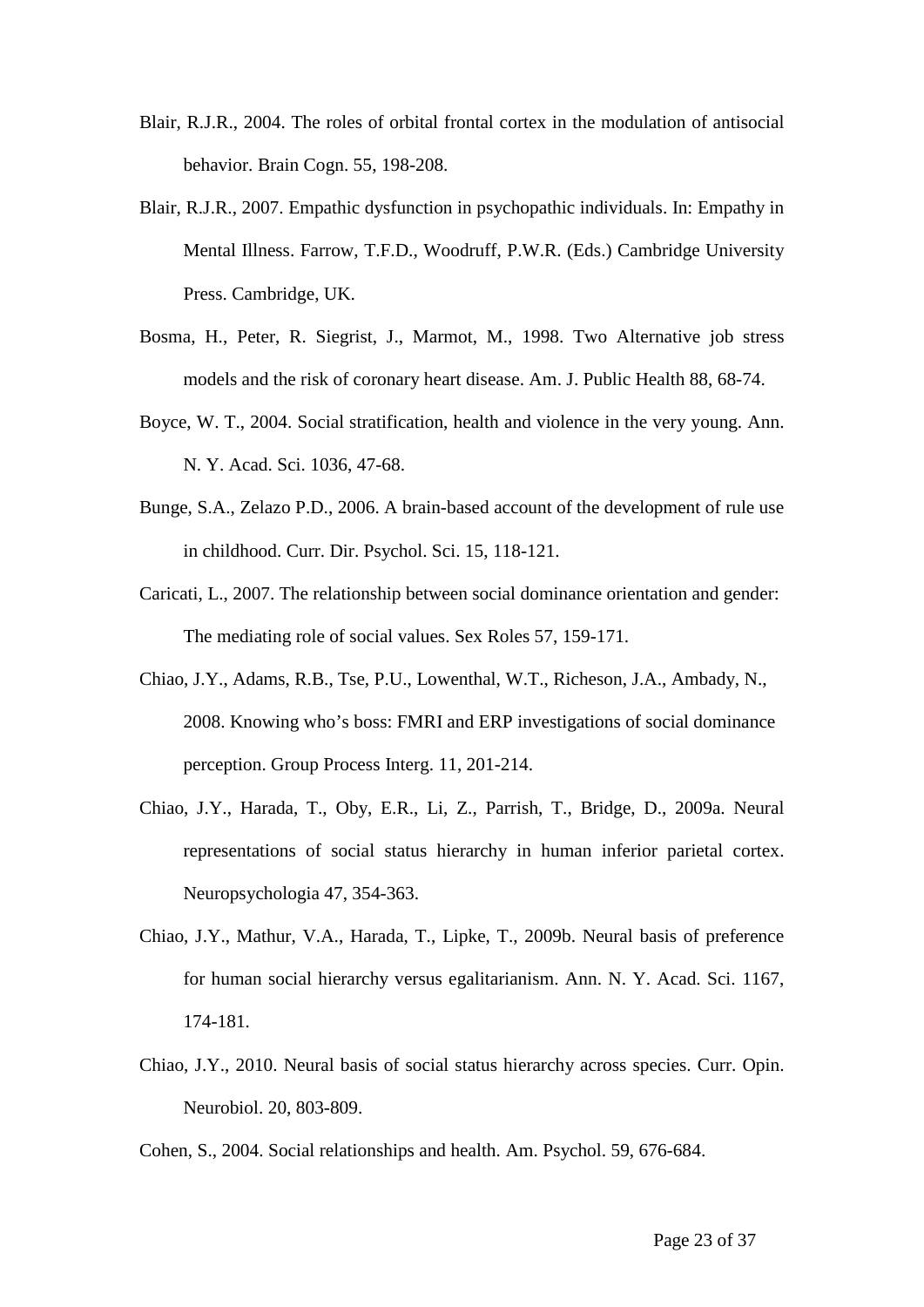- Crone, E.A., Wendelken, C., Donohue, S.E., Bunge, S.A., 2006. Evidence for separable neural processes underlying flexible rule use. Cereb. Cortex 16, 475- 486.
- Damasio, H., Grabowski, T., Frank, R., Galaburda, A.M., Damasio, A.R., 1994. The return of Phineas Gage: clues about the brain from the skull of a famous patient. Science 264, 1102-1105.
- Demaree, H. A., Robinson, J. L., Everhart, D.E., Youngstrom, E.A., 2005. Behavioural inhibition system (BIS) strength and trait dominance are associated with affective response and perspective taking when viewing dyadic interactions. Int. J. Neurosci. 115, 1579-93.
- Dolan, R.J., 2007. Keynote address: Revaluing the orbitofrontal prefrontal cortex. Ann. N. Y. Acad. Sci. 1121, 1-9.
- Eslinger, P.J., Damasio, A.R., 1985. Severe disturbance of higher cognition after bilateral frontal lobe ablation: Patient EVR. Neurology 35, 1731-1741.
- Gray, J.A., 1982. The Neuropsychology of anxiety: An enquiry into the functions of the septo-hippocampal system, Oxford Univ. Press, New York.
- Gray, J.A., 1994. Three fundamental emotion systems. In: Ekman, P., Davidson, R.J. (Eds.), The nature of emotion: Fundamental questions. Oxford University Press, New York.
- Harlow, J.M., 1868. Recovery from passage of an iron bar through the head. B. Mass. Med. Soc. 2, 3-20.
- Hess, U., Blairy, S., Kleck, R.E., 2000. The influence of facial emotion displays, gender and ethnicity on judgments of dominance and affiliation. J. Nonverbal Behav. 24, 265-283.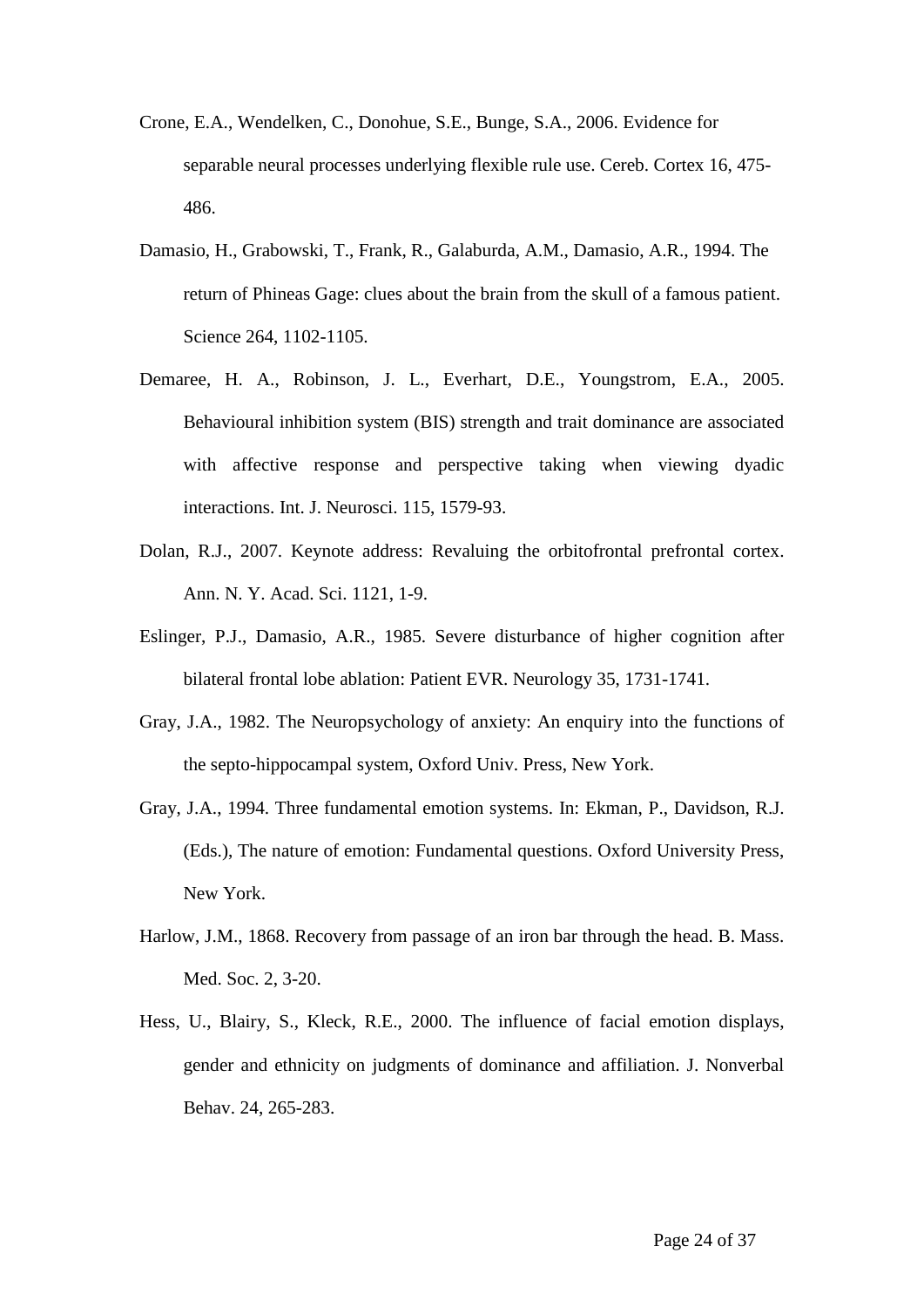- Izuma K., Saito D.N., Sadato N., 2008. Processing of social and monetary rewards in the human striatum. Neuron 58, 284-294.
- Karafin, M.S., Tranel, D., 2004. Dominance attributions following damage to the ventromedial prefrontal cortex. J. Cogn. Neurosci. 16, 1796-1804.
- Kringelbach, M. L., 2005. The orbitofrontal cortex: Linking reward to hedonic experience. Nat. Rev. Neurosci. 6, 691-702.
- Kroger, J.K., Nystrom, L.E., Cohen, J.D., Johnson-Laird, P.N., 2008. Distinct neural substrates for deductive and mathematical processing. Brain Res. 1243, 86-103.
- Mah, L., Arnold, M.C., Grafman, J., 2004. Impairment of social perception associated with lesions of the prefrontal cortex. Am. J. Psychiatry 161, 1247-1255.
- Marsh, A.A., Blair, K.S., Jones, M.M., Soliman, N., Blair, R.J.R., 2009. Dominance and submission: The ventrolateral prefrontal cortex and responses to status cues. J. Cogn. Neurosci. 21, 713-724.
- Mauss, I. B., Bunge, S. A., Gross, J. J. 2007. Automatic emotion regulation. Soc. Personal. Psychol. Compass 1, 146-167.
- Mehta, P.H., Jones, A.C., Josephs, R.A., 2008. The social endocrinology of dominance: Basal testosterone predicts cortisol changes and behavior following victory and defeat. J. Pers. Soc. Psychol. 94, 1078-1093.
- Nelson, H.E., 1982. National Adult Reading Test. Windsor, UK: NFER-Nelson.
- O'Connor, L., Berry, J.W., Lewis, T., Mulherin, K., Yi, E., 2007. Empathy and depression: The moral system on overdrive. In: Farrow, T.F.D., Woodruff, P.W.R. (Eds.) Empathy in Mental Illness. Cambridge University Press. Cambridge, UK.
- Oldfield, R.C., 1971. The assessment and analysis of handedness: the Edinburgh inventory. Neuropsychologia 9, 97-113.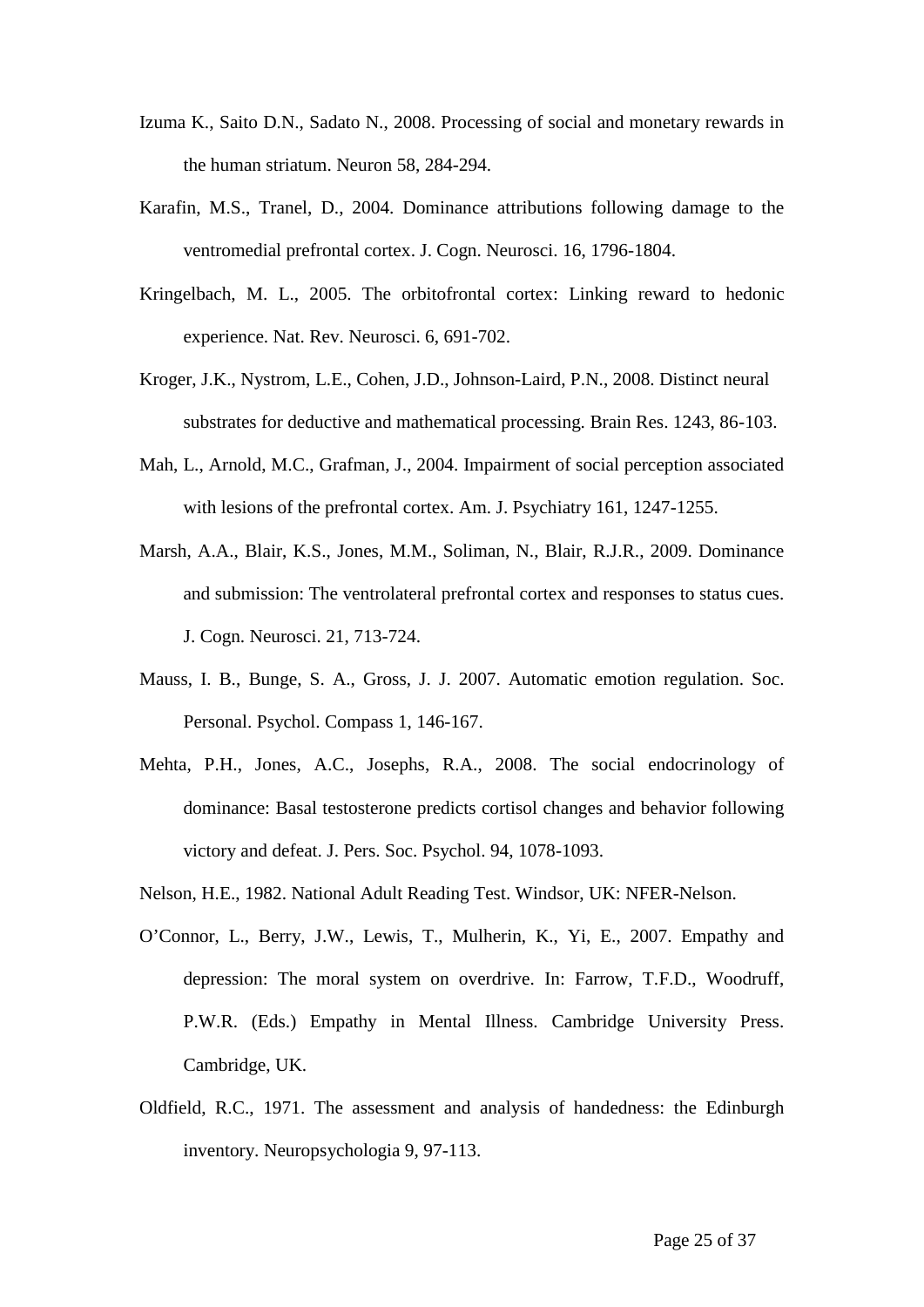Poldrack, R.A., 2006. Can cognitive processes be inferred from neuroimaging data? Trends Cogn. Sci. 10, 59-63.

- Price, J.S., 1967. The dominance hierarchy and the evolution of mental illness. Lancet 27, 243-246.
- Raleigh, M.J., McGuire, M.T., Brammer, G.L., Pollack, D.B., Yuwiler, A., 1991. Serotonergic mechanisms promote dominance acquisition in adult male vervet monkeys. Brain Res. 559, 181-190.
- Ratiu, P., Talos, I.-F., Haker, S., Lieberman, D., Everett, P., 2004. The tale of Phineas Gage, digitally remastered. J. Neurotrauma 21, 637-643.
- Raizada, R.D.S., Kishiyama, M.M., 2010. Effects of socioeconomic status on brain development, and how cognitive neuroscience may contribute to levelling the playing field. Front. Hum. Neurosci. 4, 3.
- Rogers, R.D., Ramnani, N., Mackay, C., Wilson, J.L., Jezzard, P., Carter, C.S., Smith, S.M., 2004. Distinct portions of anterior cingulated cortex and medial prefrontal cortex are activated by reward processing in separable phases of decisionmaking cognition. Biol. Psychiatry 55, 594-602.
- Rolls, E. T., 2000. The orbitofrontal cortex and reward. Cereb. Cortex 10, 284-294.
- Sakagami, M., Pan, X., Uttl, B., 2006. Behavioural inhibition and prefrontal cortex in decision making. Neural Netw. 19, 1255-1265.
- Setchell, J.M., Smith, T., Wickings, E.J., Knapp, L.A., 2010. Stress, social behaviour, and secondary sexual traits in a male primate. Horm. Behav. 58, 720-728.
- Schilbach, L., Wohlschlaeger, A.M., Kraemer, N.C., Newen, A., Shah, N.J., Fink, G.R., Vogeley, K., 2006. Being with virtual others: neural correlates of social interaction. Neuropsychologia 44, 718-730.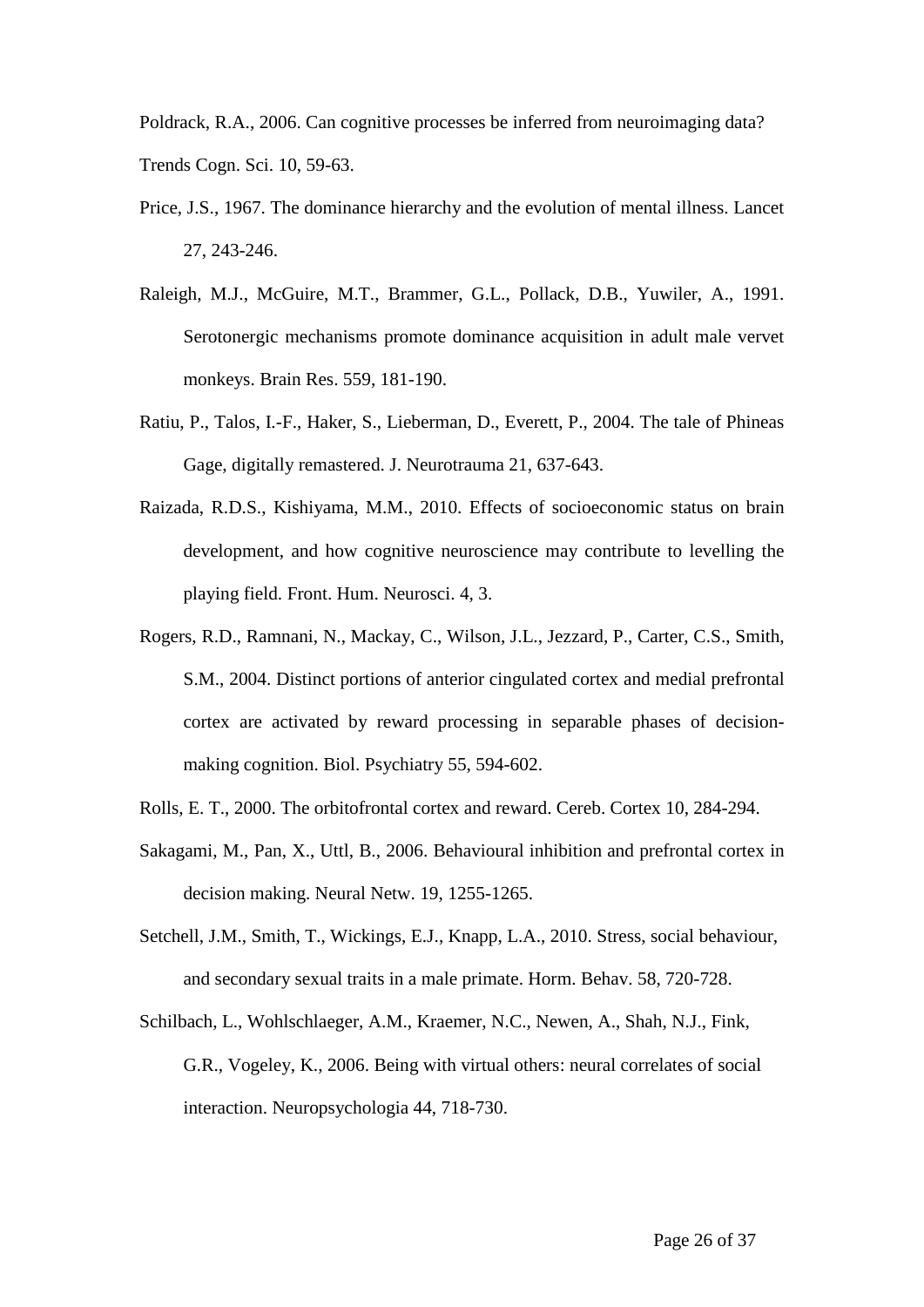Schweighofer, N., Bertin, M., Shishida, K., Okamoto, Y., Tanaka, S.C., Yamawaki, S., Doya, K., 2008. Low-serotonin levels increase delayed reward discounting in humans. J. Neurosci. 28, 4528-4532.

- Spence, S.A., Hunter, M.D., Farrow, T.F.D., Green, R.D., Leung, D.H., Hughes, C.J., Ganesan, V., 2004. A cognitive neurobiological account of deception: evidence from functional neuroimaging. Philos. T. R. Soc. B. 359, 1755-1762.
- Spence, S.A., Kaylor-Hughes, C.J., Farrow, T.F.D., Wilkinson, I.D., 2008. Speaking of secrets and lies: The contribution of ventrolateral prefrontal cortex to vocal deception. NeuroImage 40, 1411-1418.
- Spence, S.A., 2009. The actor's brain: Exploring the cognitive neuroscience of free will. Oxford University Press. Oxford; New York.
- Spencer, H., 1896. The study of sociology. D. Appleton and Company. New York.
- Stone, V.E., Baron-Cohen, S., Knight, R. T., 1998. Frontal lobe contributions to theory of mind. J. Med. Invest. 10, 640-656.
- Talairach, J., Tournoux, P., 1988. Co-planar stereotactic atlas of the human brain. Thieme-Verlag. Stuttgart.
- Tierney, A.J., Mangiamele, L.A., 2001. Effects of serotonin and serotonin analogs on posture and agonistic behavior in crayfish. J. Comp. Physiol. A. 187, 757-767.
- Völlm, B.A., Taylor, A.N.W., Richardson, P., Corcoran, R., Stirling, J., McKie, S., Deakin, J.F.W., Elliott, R., 2006. Neuronal correlates of theory of mind and empathy: A functional magnetic resonance imaging study in a nonverbal task. NeuroImage 29, 90-98.
- Wilkinson, R.G., 1996. Unhealthy Societies: The Afflictions of Inequality. Routledge. London; New York.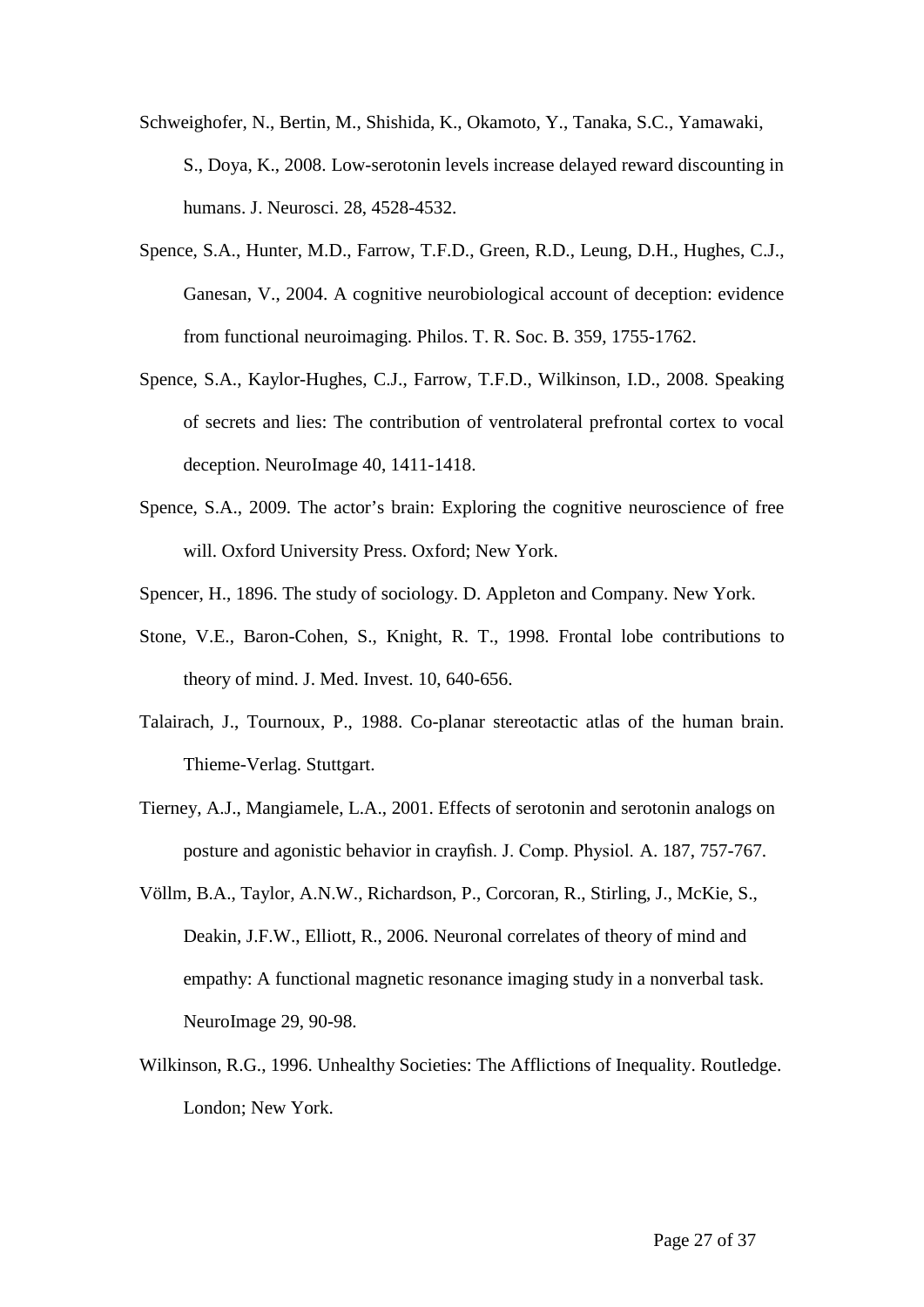- Wolf, R. C., Vasic, N., Walter, H. 2006., Differential activation of ventrolateral prefrontal cortex during working memory retrieval. Neuropsychologia 44, 2558- 2563.
- Yamakawa, Y., Kanai, R., Matsumura, M., Naito, E., 2009. Social distance evaluation in human parietal cortex. PLoS ONE 4, e4360.
- Yeh, S., Fricke, R.A., Edwards, D.H., 1997. The effect of social experience on serotonergic modulation of the escape circuit of crayfish. Science 271, 366-369.
- Zink, C.F., Tong, Y., Vhen, Q., Bassett, D.S., Stein, J.L., Meyer-Lindenberg, A., 2008. Know your place: Neural processing of social hierarchy in humans. Neuron 58, 273-283.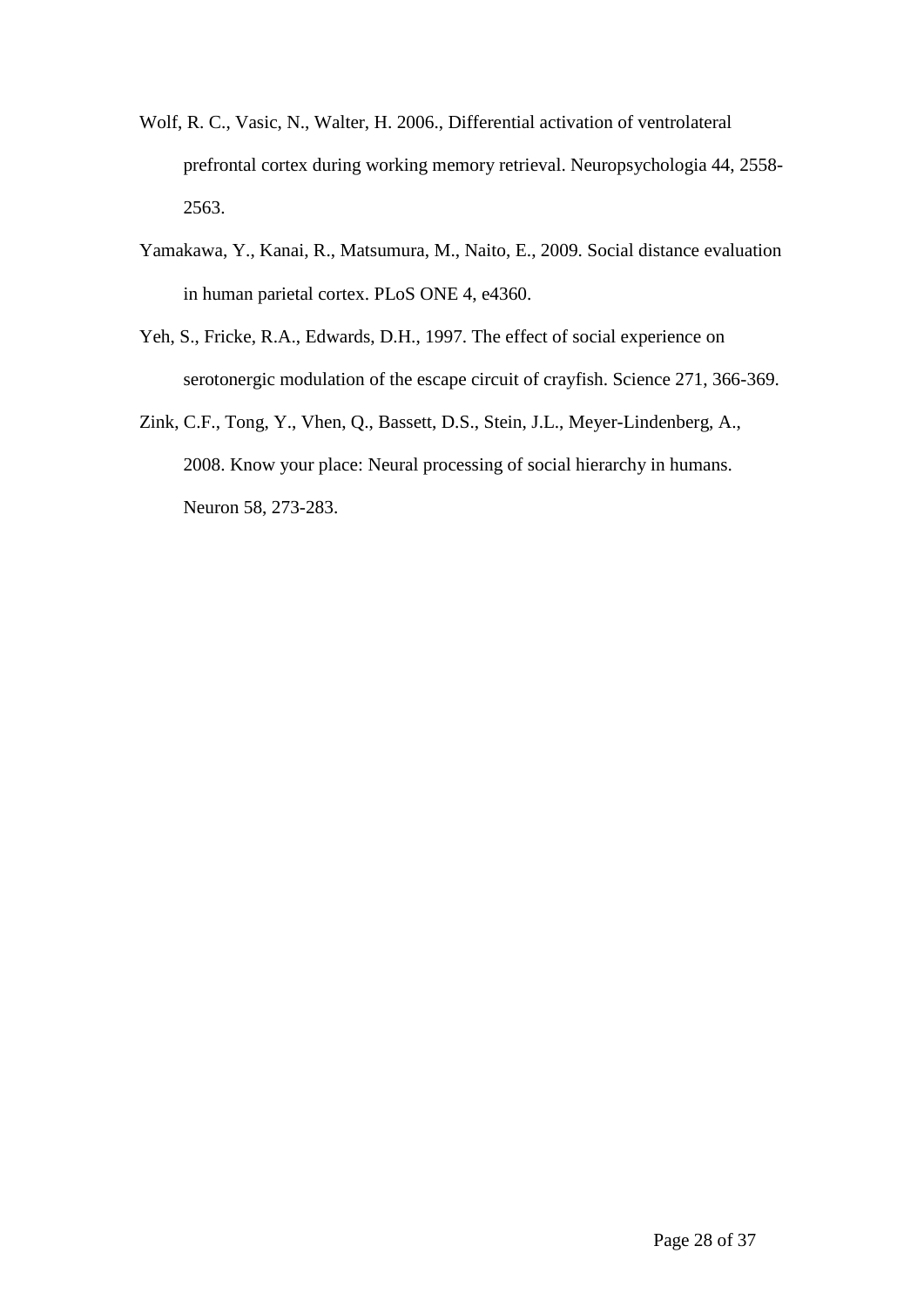#### **Figure Legends**

**Figure 1.** Examples of picture stimuli pairs and questions asked. N.B. During the actual scanner task, only pictures (and not individual's names) were shown.

**Figure 2.** Mean response times (ms  $\pm$  1SD) for all categories of stimuli pairs, showing increasing response time associated with increased executive processing load. All conditions are significantly different from each other ( $(F_{6,38}=160; p<0.001;$  repeated measures ANOVA) except 'number equal' and 'gender', which exhibit a trend difference (p=0.052; *post-hoc* pair-wise comparisons).

**Figure 3.** SPM brain maps of activations associated with social alliance ('friend or enemy') judgements contrasted with 'number equal' judgements. 22 subjects; p<0.05 corrected for family-wise erroe (FWE); extent threshold  $=$  30. Contrast estimates (index units with 90% confidence intervals) are shown below for all relevant clusters (see Table 1a).

**Figure 4.** SPM brain maps of activations associated with social hierarchy judgements contrasted with fame, age, gender and 'number higher / lower' judgements. 22 subjects;  $p<0.05$  corrected for family-wise erroe (FWE); extent threshold = 30. Contrast estimates (index units with 90% confidence intervals) are shown below for all relevant clusters (see Table 1b).

**Figure 5.** SPM brain maps showing greater activations associated with social hierarchy judgements compared with social alliance ('friend or enemy') judgements.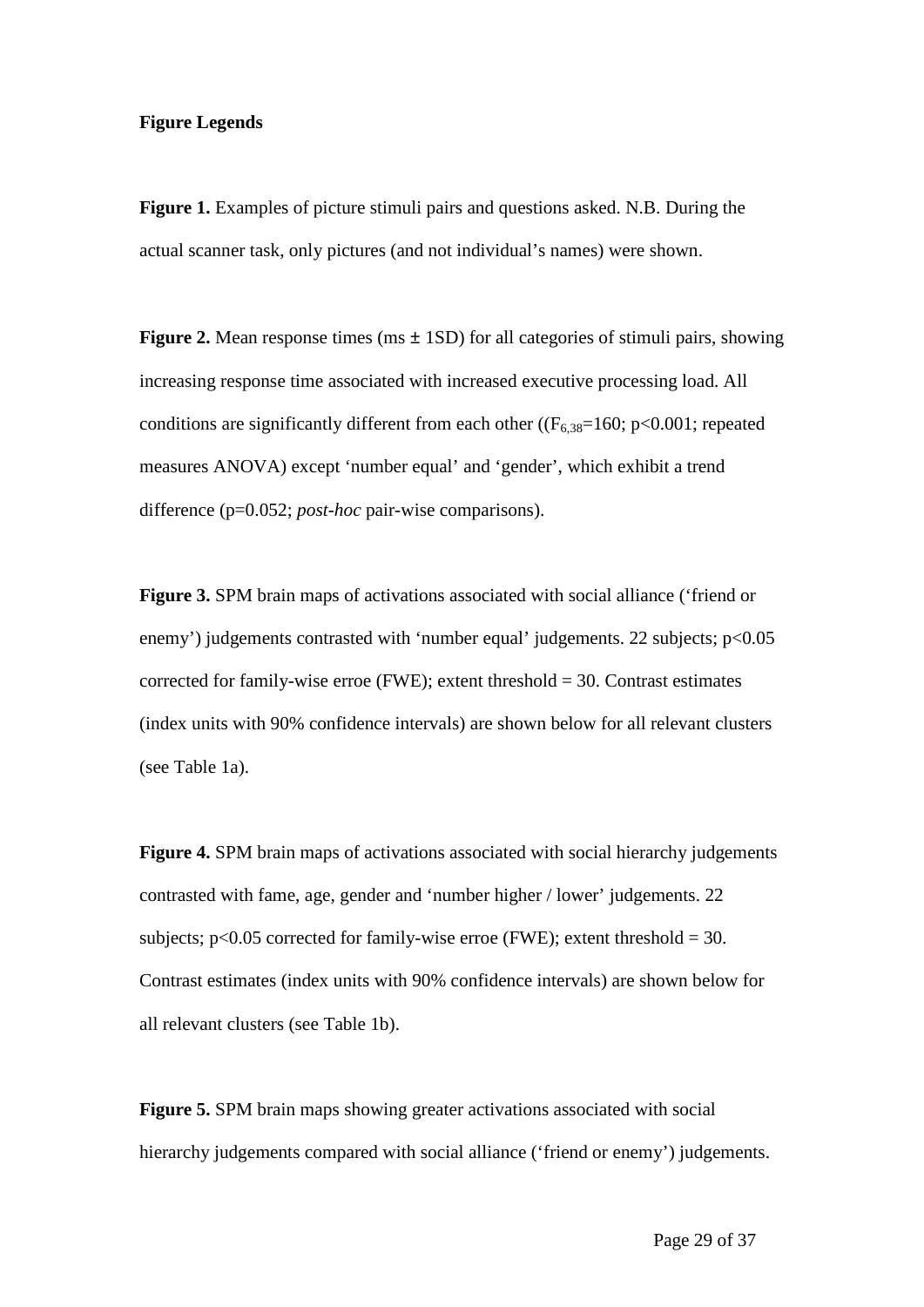22 subjects; p<0.05 corrected for family-wise erroe (FWE); extent threshold = 30. The contrast estimate (index units with 90% confidence intervals) is shown below for the left orbitofrontal cortex cluster.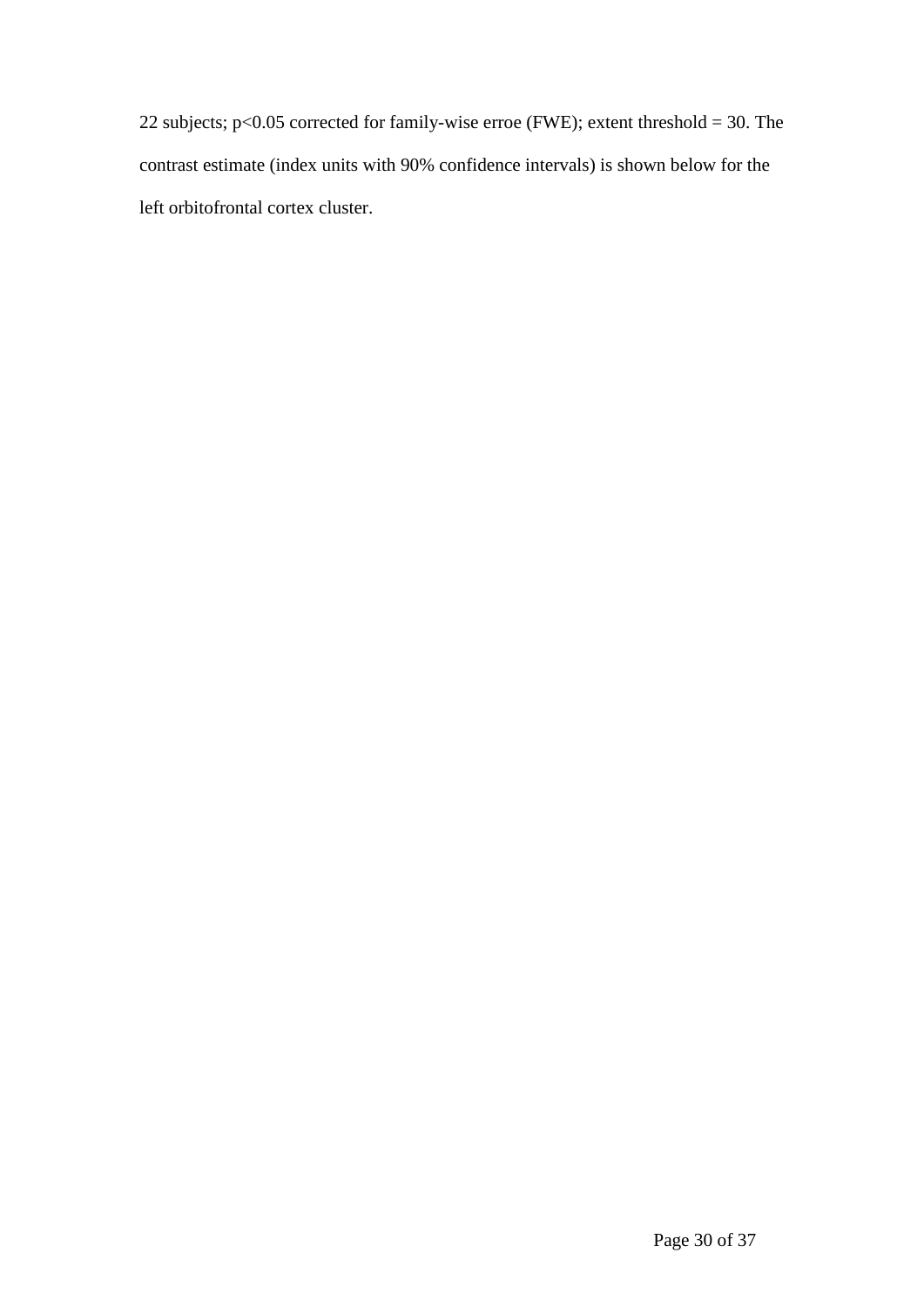**Figure 1.** Examples of picture stimuli pairs and questions asked.





HRH Prince Harry HRH Queen Elizabeth II "*Who is higher/ lower in their social hierarchy?*"





Charlotte Church HRH Prince Philip, Duke of Edinburgh "*Who is older / younger?*"





David Beckham Catherine Zeta-Jones





Unknown waitress Tony Blair



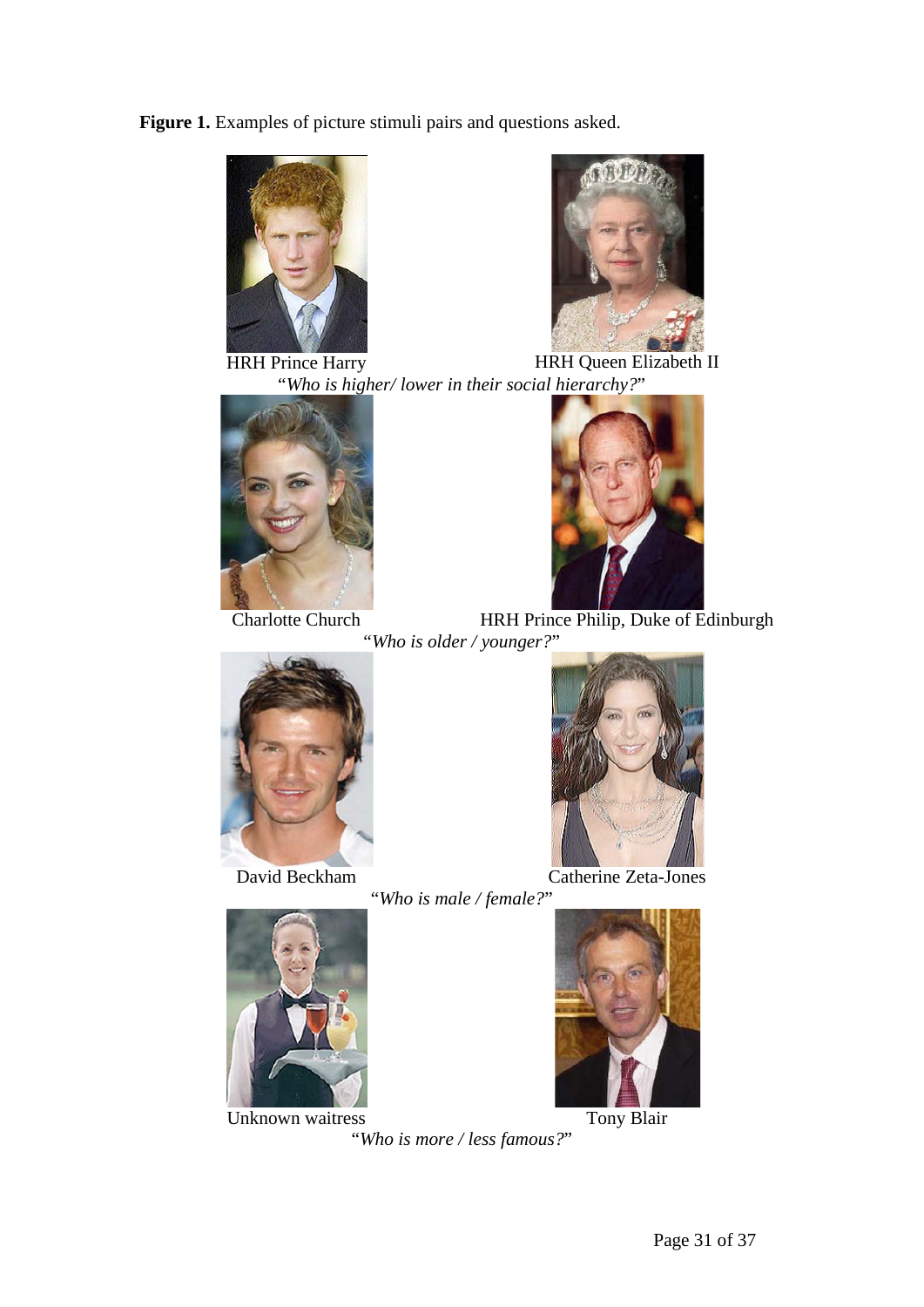# 7 1

"*Which is higher / lower?*" or "*Are the numbers equal?*"





Angelina Jolie Jennifer Aniston "*Are they friends?"* or *"Are they enemies?*"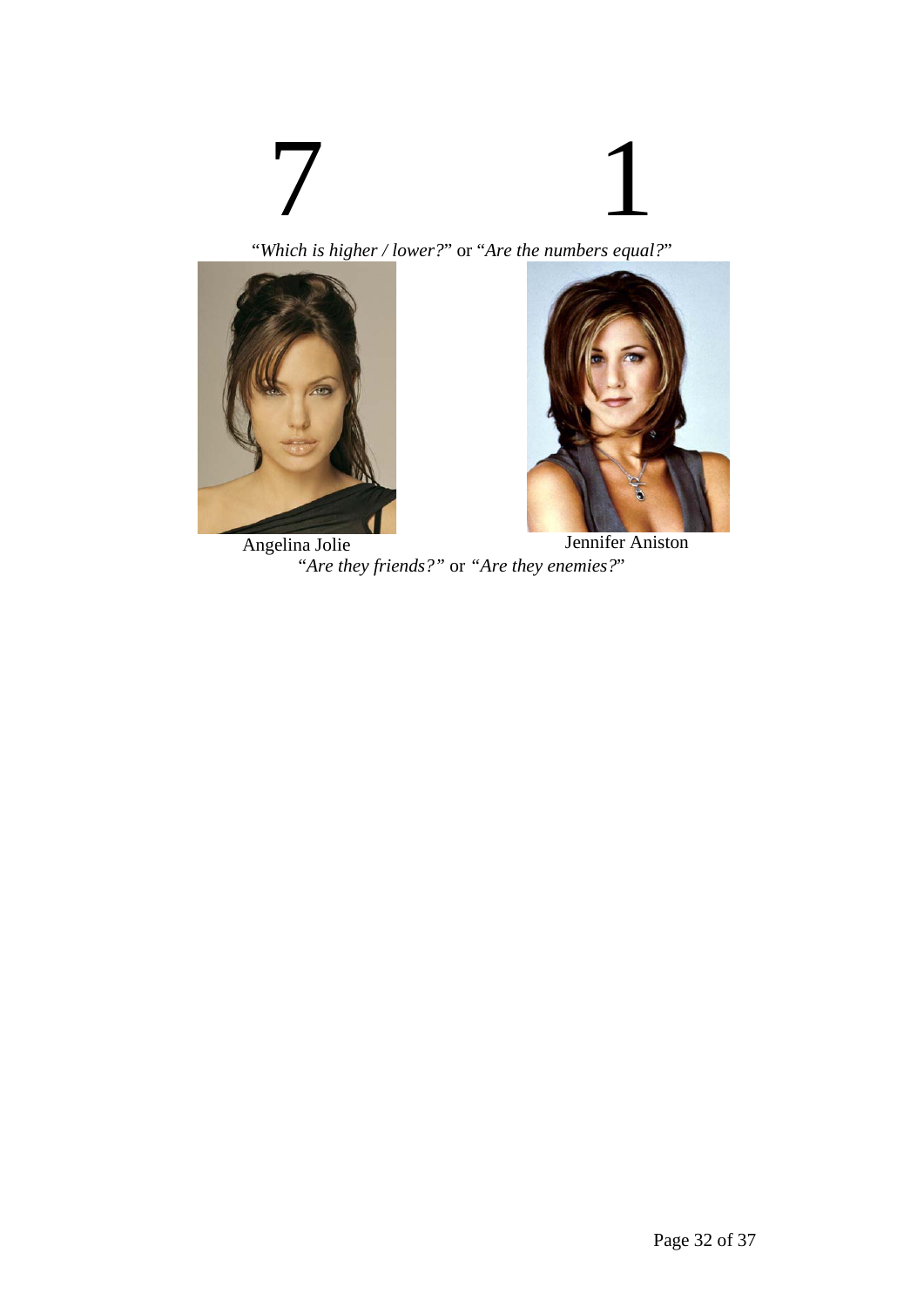**Figure 2.**

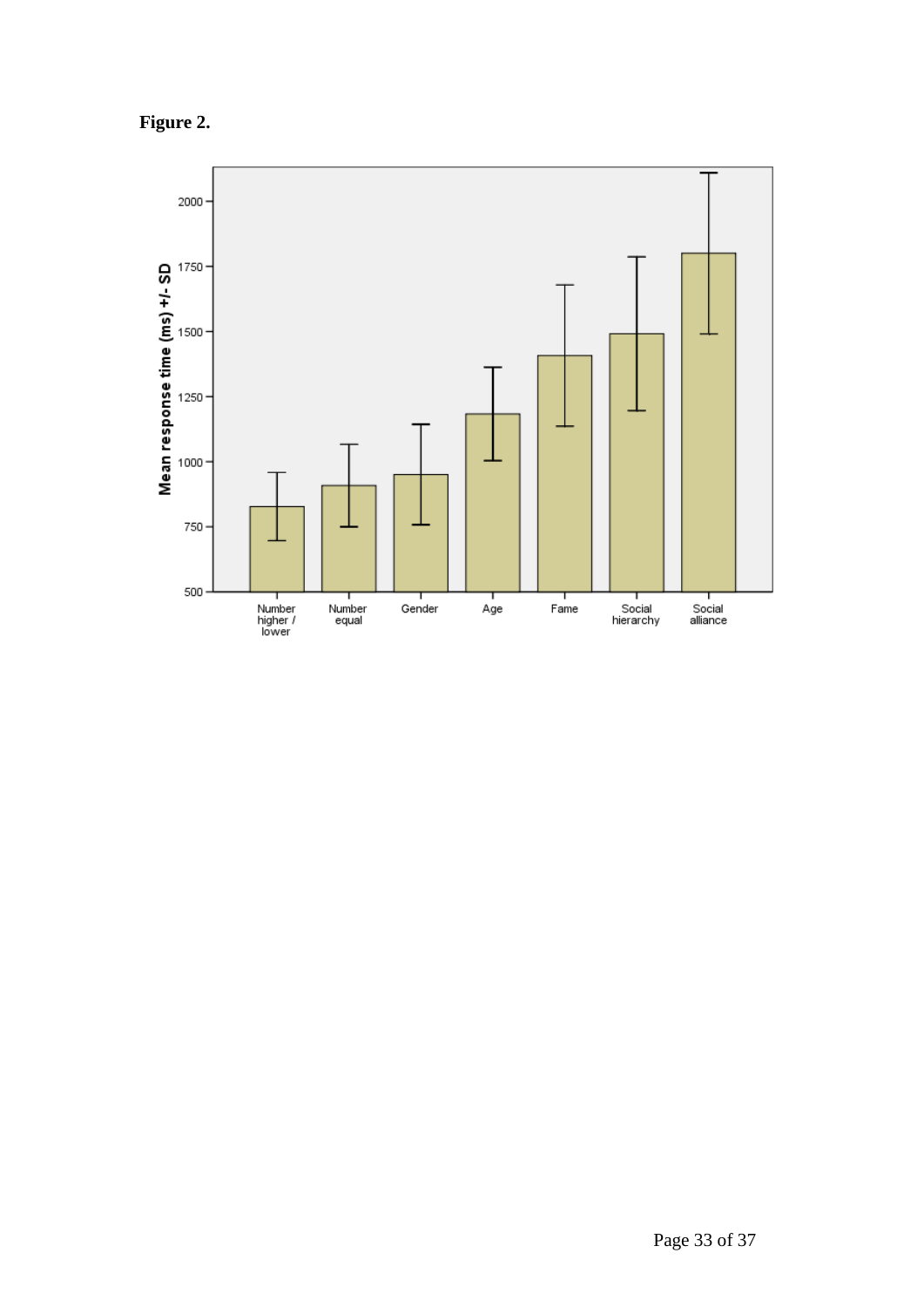**Figure 3.**





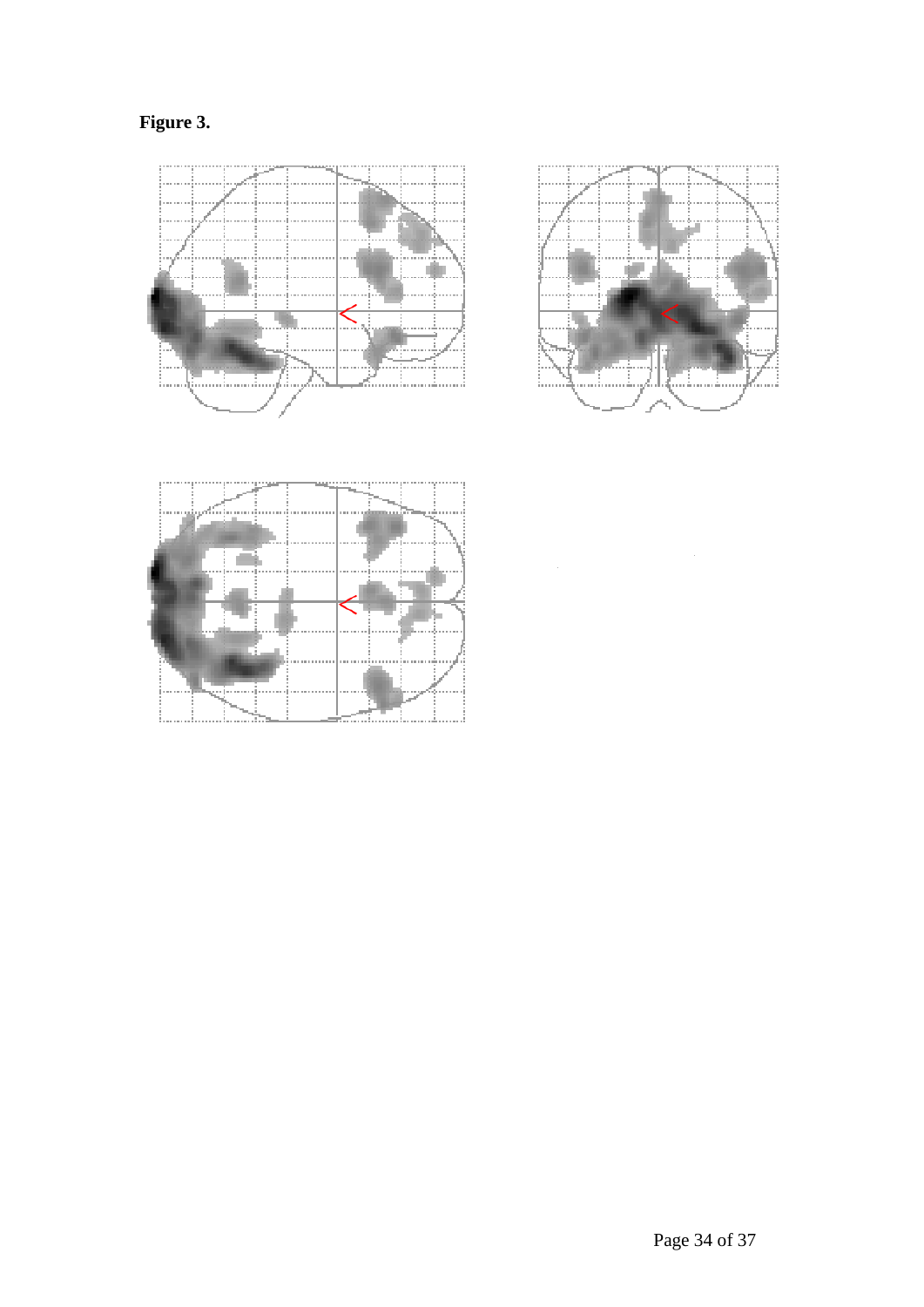





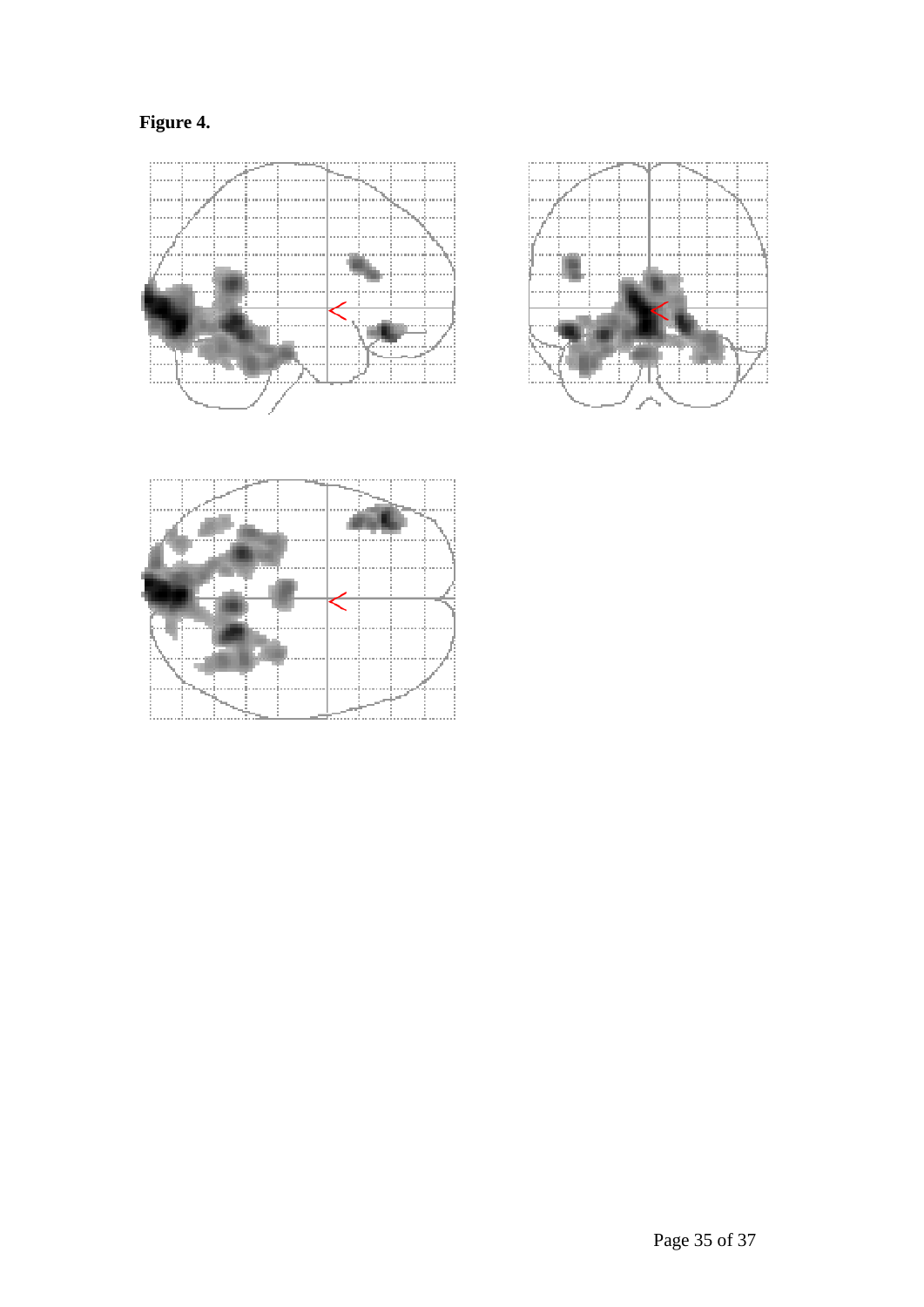